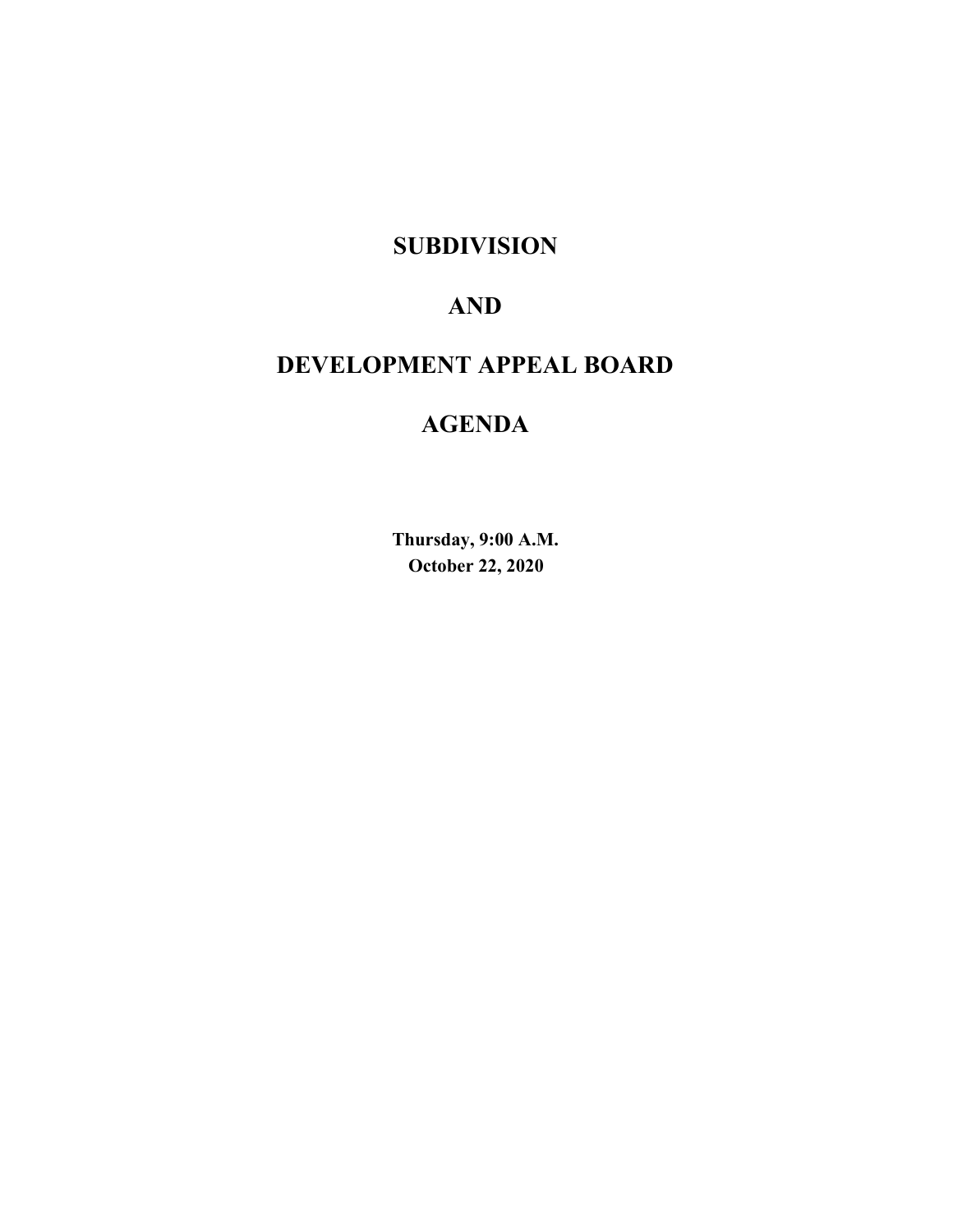| I            | 9:00 A.M.  | SDAB-D-20-138 |                                                                                                                                              |
|--------------|------------|---------------|----------------------------------------------------------------------------------------------------------------------------------------------|
|              |            |               | Operate a Major Home Based Business                                                                                                          |
|              |            |               | (Administration office for general contractor -<br>M2K HOUSE RENO & BASEMENT                                                                 |
|              |            |               | DEVELOPMENT). Expires Aug. 28, 2025                                                                                                          |
|              |            |               | 3523 - 56 Street NW                                                                                                                          |
|              |            |               | Project No.: 369839216-001                                                                                                                   |
| $\mathbf{H}$ | 10:30 A.M. | SDAB-D-20-139 |                                                                                                                                              |
|              |            |               | Change the use from a Dance Studio to Cannabis<br>Retail Store ("Elevate") and to construct interior<br>alterations.                         |
|              |            |               | 10604 - 105 Avenue NW                                                                                                                        |
|              |            |               | Project No.: 363145960-002                                                                                                                   |
|              |            |               |                                                                                                                                              |
|              | NOTE:      |               | Unless otherwise stated, all references to "Section numbers" in this Agenda<br>refer to the authority under the Edmonton Zoning Bylaw 12800. |

# **SUBDIVISION AND DEVELOPMENT APPEAL BOARD**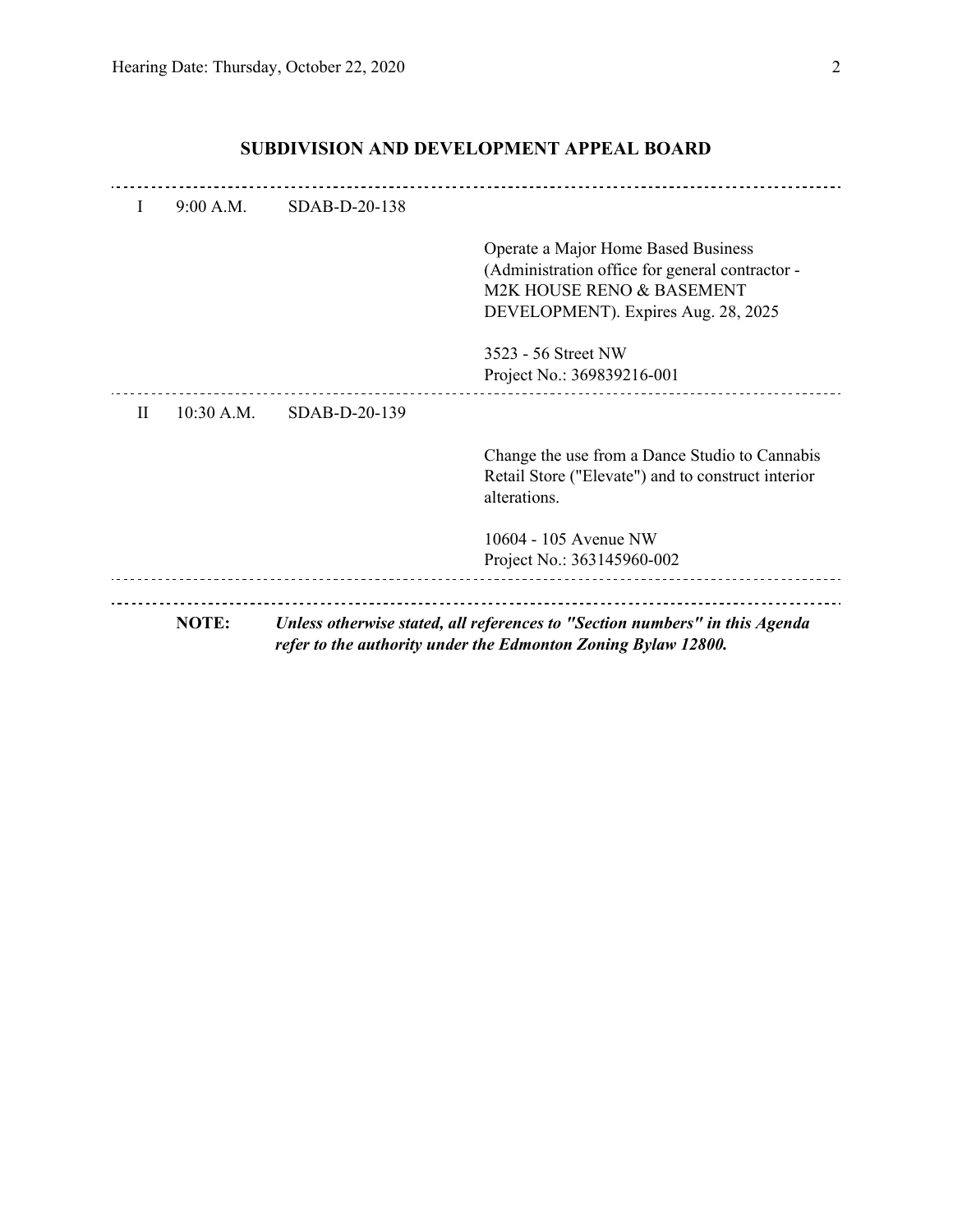#### **ITEM I: 9:00 A.M. FILE: SDAB-D-20-138**

| AN APPEAL FROM THE DECISION OF THE DEVELOPMENT OFFICER |                                                                                                                                                         |  |
|--------------------------------------------------------|---------------------------------------------------------------------------------------------------------------------------------------------------------|--|
| <b>APPELLANT:</b>                                      |                                                                                                                                                         |  |
| <b>APPLICATION NO.:</b>                                | 369839216-001                                                                                                                                           |  |
| <b>APPLICATION TO:</b>                                 | Operate a Major Home Based Business (Administration<br>office for general contractor - M2K HOUSE RENO &<br>BASEMENT DEVELOPMENT). Expires Aug. 28, 2025 |  |
| <b>DECISION OF THE</b><br>DEVELOPMENT AUTHORITY:       | Approved with conditions                                                                                                                                |  |
| <b>DECISION DATE:</b>                                  | August 28, 2020                                                                                                                                         |  |
| NOTIFICATION PERIOD:                                   | September 3, 2020 through September 24, 2020                                                                                                            |  |
| <b>DATE OF APPEAL:</b>                                 | September 23, 2020                                                                                                                                      |  |
| MUNICIPAL DESCRIPTION<br>OF SUBJECT PROPERTY:          | 3523 - 56 Street NW                                                                                                                                     |  |
| <b>LEGAL DESCRIPTION:</b>                              | Plan 7721468 Blk 19 Lot 16                                                                                                                              |  |
| ZONE:                                                  | (RF1) Single Detached Residential Zone                                                                                                                  |  |
| <b>OVERLAY:</b>                                        | N/A                                                                                                                                                     |  |
| <b>STATUTORY PLAN:</b>                                 | N/A                                                                                                                                                     |  |

# *Grounds for Appeal*

The Appellant provided the following reasons for appealing the decision of the Development Authority:

> This is in reference of your letter dated August 31, 2020 re: development permit that has been approved for a major home based business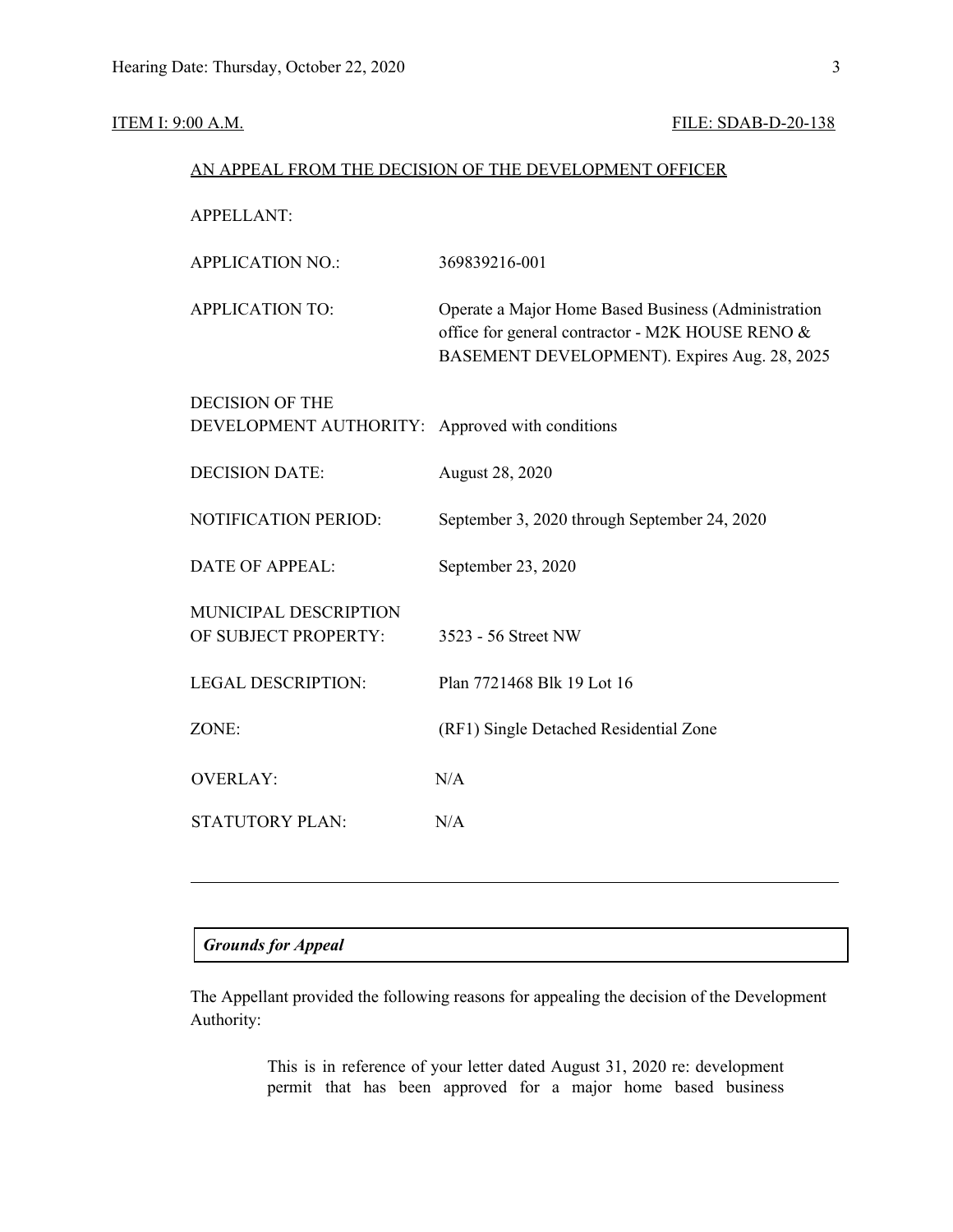(Administration office for general contractor - M2K HOUSE RENO  $\&$ BASEMENT DEVELOPMENT) Expires Aug 28, 2025 Location: 3523 - 56 STREET NW, Neighborhood- Hillview The legal description of this address is Plan 7721468 Blk 19 Lot 16 Zone: RF1 Single Detached Residential Zone City File # 369839216 - 001

We would like to make an appeal regarding this kind of business. The said address is very close to our residence particularly their backyard is right in front of our garage. This business is very inconvenient for us because if they will use the backyard for their vehicles it would hinder our access to our garage because the alley is too narrow and its only one way entry. We hope that you give consideration to our concern. Thank you

#### *General Matters*

#### **Appeal Information:**

The *Municipal Government Act*, RSA 2000, c M-26 states the following:

#### **Grounds for Appeal**

**685(1)** If a development authority

- (a) fails or refuses to issue a development permit to a person,
- (b) issues a development permit subject to conditions, or
- (c) issues an order under section 645,

the person applying for the permit or affected by the order under section 645 may appeal to the subdivision and development appeal board.

**(2)** In addition to an applicant under subsection (1), any person affected by an order, decision or development permit made or issued by a development authority may appeal to the subdivision and development appeal board.

#### **Appeals**

**686(1)** A development appeal to a subdivision and development appeal board is commenced by filing a notice of the appeal, containing reasons, with the board,

- (a) in the case of an appeal made by a person referred to in section 685(1)
	- (i) with respect to an application for a development permit,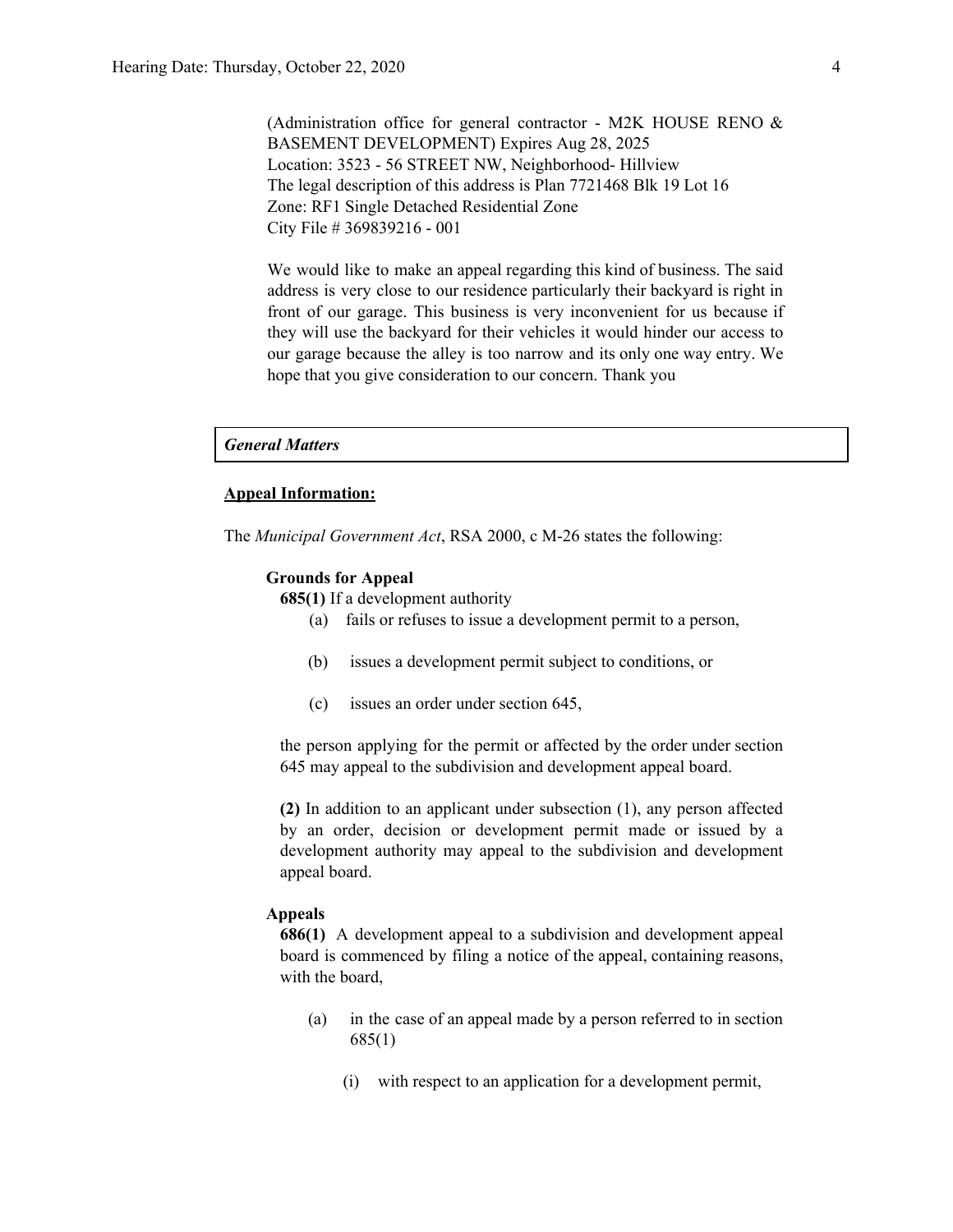- (A) within 21 days after the date on which the written decision is given under section 642, or
- (B) if no decision is made with respect to the application within the 40-day period, or within any extension of that period under section 684, within 21 days after the date the period or extension expires,

or

- (ii) with respect to an order under section 645, within 21 days after the date on which the order is made, or
- (b) in the case of an appeal made by a person referred to in section 685(2), within 21 days after the date on which the notice of the issuance of the permit was given in accordance with the land use bylaw.

#### **Hearing and Decision**

**687(3)** In determining an appeal, the subdivision and development appeal board

…

- (a.1) must comply with the land use policies;
- (a.2) subject to section 638, must comply with any applicable statutory plans;
- (a.3) subject to clause (d), must comply with any land use bylaw in effect;
- (a.4) must comply with the applicable requirements of the regulations under the *Gaming, Liquor and Cannabis Act* respecting the location of premises described in a cannabis licence and distances between those premises and other premises;

…

- (c) may confirm, revoke or vary the order, decision or development permit or any condition attached to any of them or make or substitute an order, decision or permit of its own;
- (d) may make an order or decision or issue or confirm the issue of a development permit even though the proposed development does not comply with the land use bylaw if, in its opinion,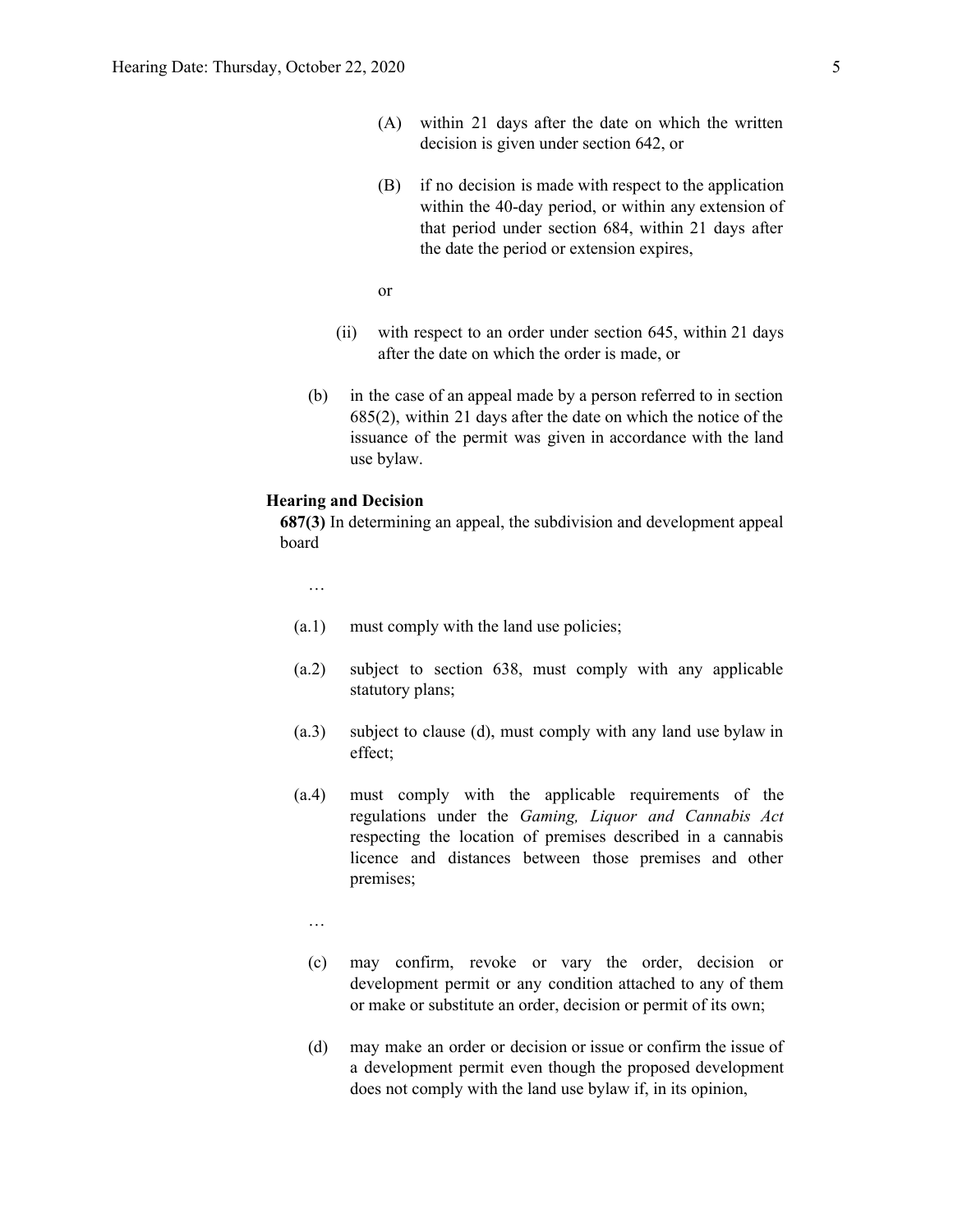- (i) the proposed development would not
	- (A) unduly interfere with the amenities of the neighbourhood, or
	- (B) materially interfere with or affect the use, enjoyment or value of neighbouring parcels of land,

and

(ii) the proposed development conforms with the use prescribed for that land or building in the land use bylaw.

#### **General Provisions from the** *Edmonton Zoning Bylaw:*

Under section 110.3(4), a **Major Home Based Business** is a **Discretionary Use** in the **(RF1) Single Detached Residential Zone.**

Under section 7.3(7), **Major Home Based Business** means:

development consisting of the Use of an approved Dwelling or Accessory building by a resident of that Dwelling for one or more businesses that may generate more than one business associated visit per day. The business Use must be secondary to the Residential Use of the building and shall not change the residential character of the Dwelling or Accessory building. The Dwelling may be used as a workplace by a non-resident. This Use includes Bed and Breakfast Operations but does not include General Retail Sales, Cannabis Retail Sales or Cannabis Production and Distribution.

Section 110.1 states that the **General Purpose** of the **(RF1) Single Detached Residential Zone** is:

to provide for Single Detached Housing while allowing other forms of small scale housing in the form of Secondary Suites, Garden Suites, Semi-detached Housing and Duplex Housing.

*Discretionary Use*

#### **Development Officer's Determination**

**You are receiving this notice because a Discretionary Use Development Permit has been issued, pursuant to Section 12.4 and 20.3 of the Edmonton Zoning Bylaw.**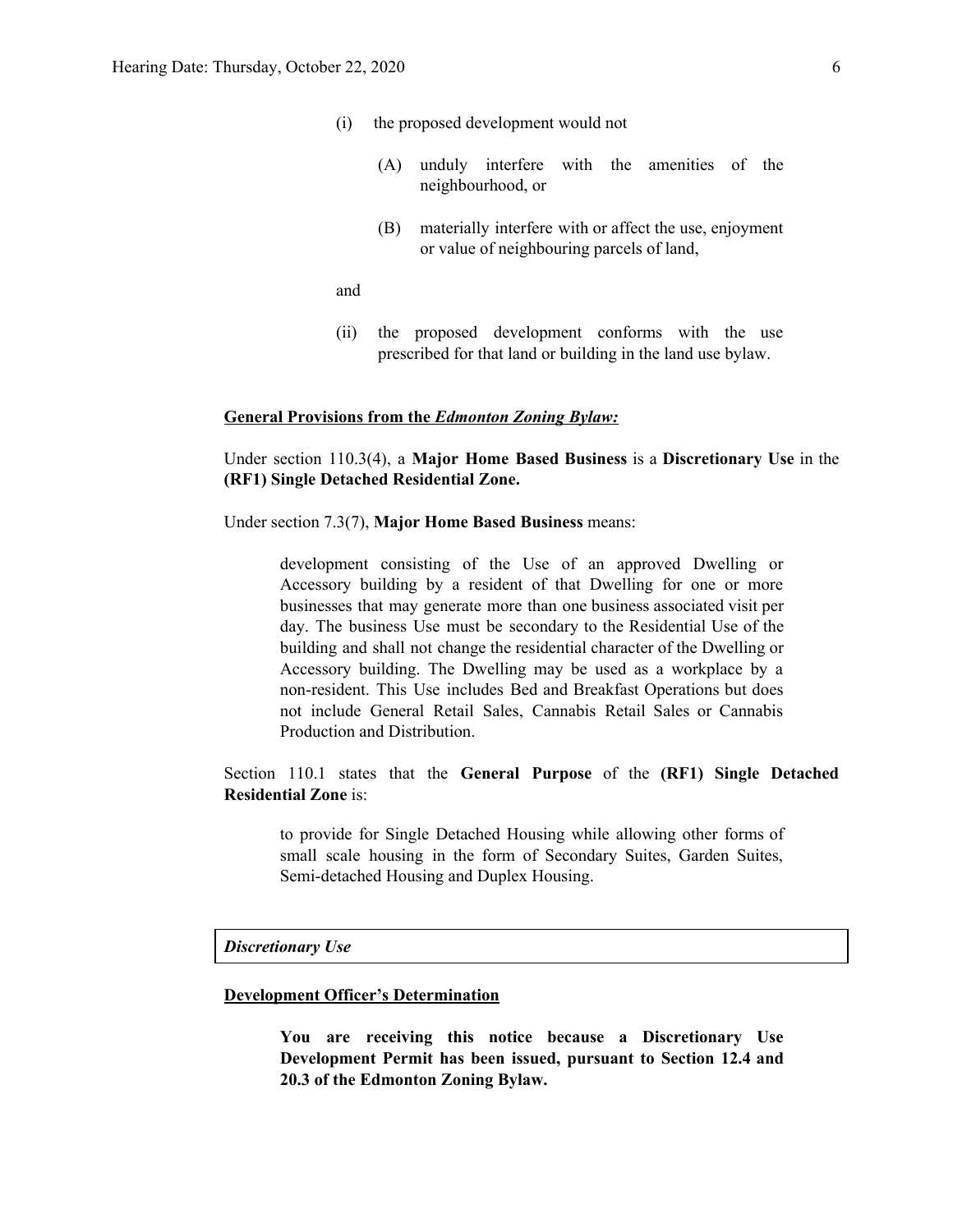[unedited]

*Major Home Based Business*

Under section 75 a **Major Home Based Business** shall comply with the following regulations:

- 1. there shall be no exterior display or advertisement other than an identification plaque or Sign a maximum of 20 cm x 30.5 cm in size located on the Dwelling;
- 2. there shall be no mechanical or electrical equipment used that creates external noise, or visible and audible interference with home electronics equipment in adjacent Dwellings;
- 3. the Major Home Based Business shall not generate pedestrian or vehicular traffic, or parking, in excess of that which is characteristic of the Zone in which it is located;
- 4. the number of non-resident employees or business partners working on-site shall not exceed two at any one time;
- 5. there shall be no outdoor business activity, or outdoor storage of material or equipment associated with the business. Indoor storage related to the business activity shall be allowed in either the Dwelling or Accessory buildings;
- 6. the Major Home Based Business shall not change the principal character or external appearance of the Dwelling or Accessory buildings;
- 7. a Bed and Breakfast Operation, operating as a Major Home Based Business shall have a maximum of two Sleeping Units. Cooking facilities shall not be located within the Sleeping Units. In addition to any other parking requirements of this Bylaw, one additional parking space shall be provided for each Sleeping Unit;
- 8. in addition to the information requirements of subsection 13.1 of this Bylaw, each application for a Development Permit for the Use Major Home Based Business shall include a description of the business to be undertaken at the premises, an indication of the number of business visits per week, provision for parking, and where any materials or equipment associated with the business use are to be stored; and
- 9. the Major Home Based Business shall not be allowed if, in the opinion of the Development Officer, such Use would be more appropriately located in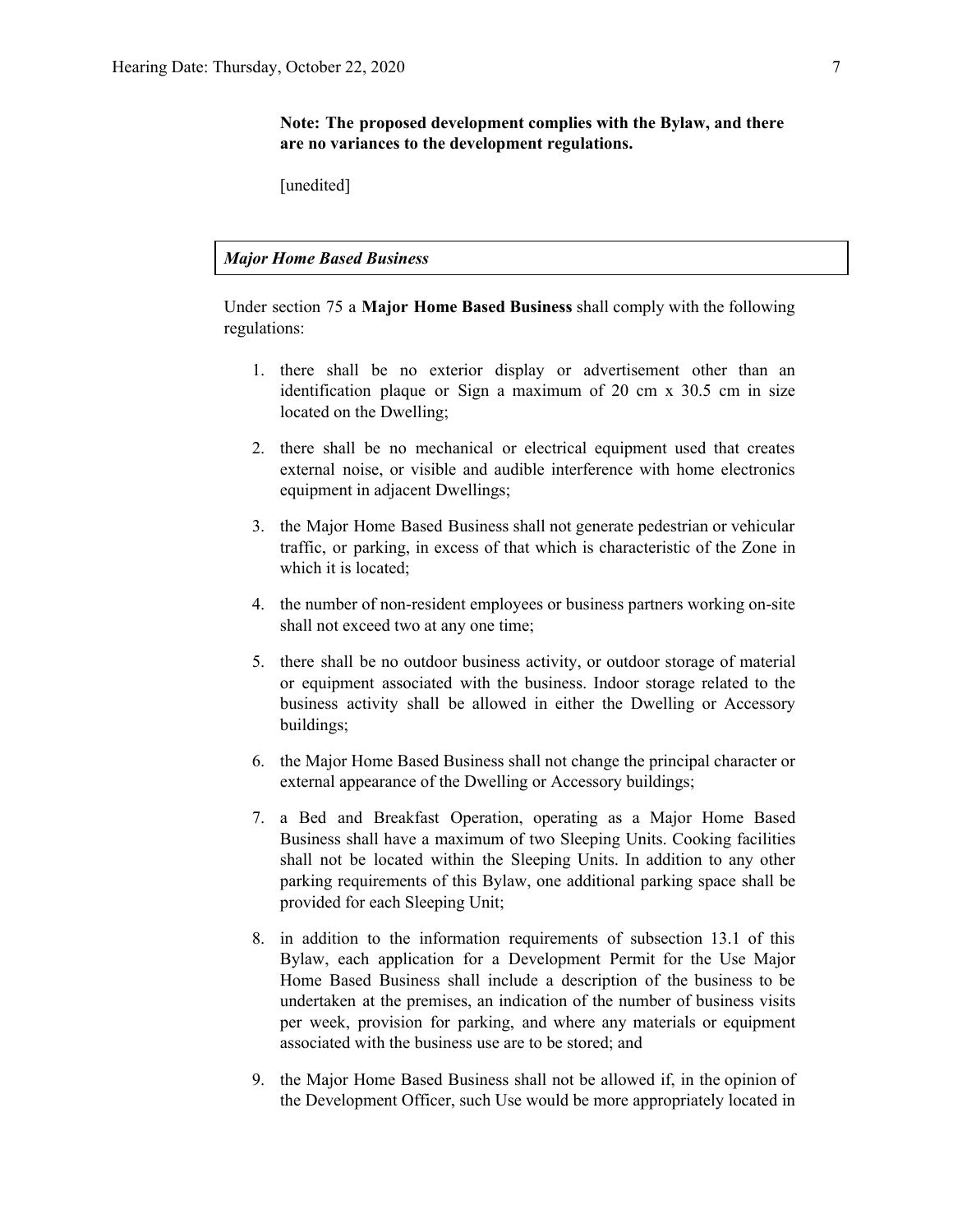a Commercial or Industrial Zone having regard for the overall compatibility of the Use with the residential character of the area.

10. a Major Home Based Business shall not be allowed within the same principal Dwelling containing a Secondary Suite or within the same Site containing a Garden Suite and an associated principal Dwelling, unless the Home Based Business is a Bed and Breakfast Operation and the Secondary Suite or the Garden Suite is an integral part of the Bed and Breakfast Operation.

#### Notice to Applicant/Appellant

Provincial legislation requires that the Subdivision and Development Appeal Board issue its official decision in writing within fifteen days of the conclusion of the hearing.

 $\mathcal{L}_\text{max}$  , and the contribution of the contribution of the contribution of the contribution of the contribution of the contribution of the contribution of the contribution of the contribution of the contribution of t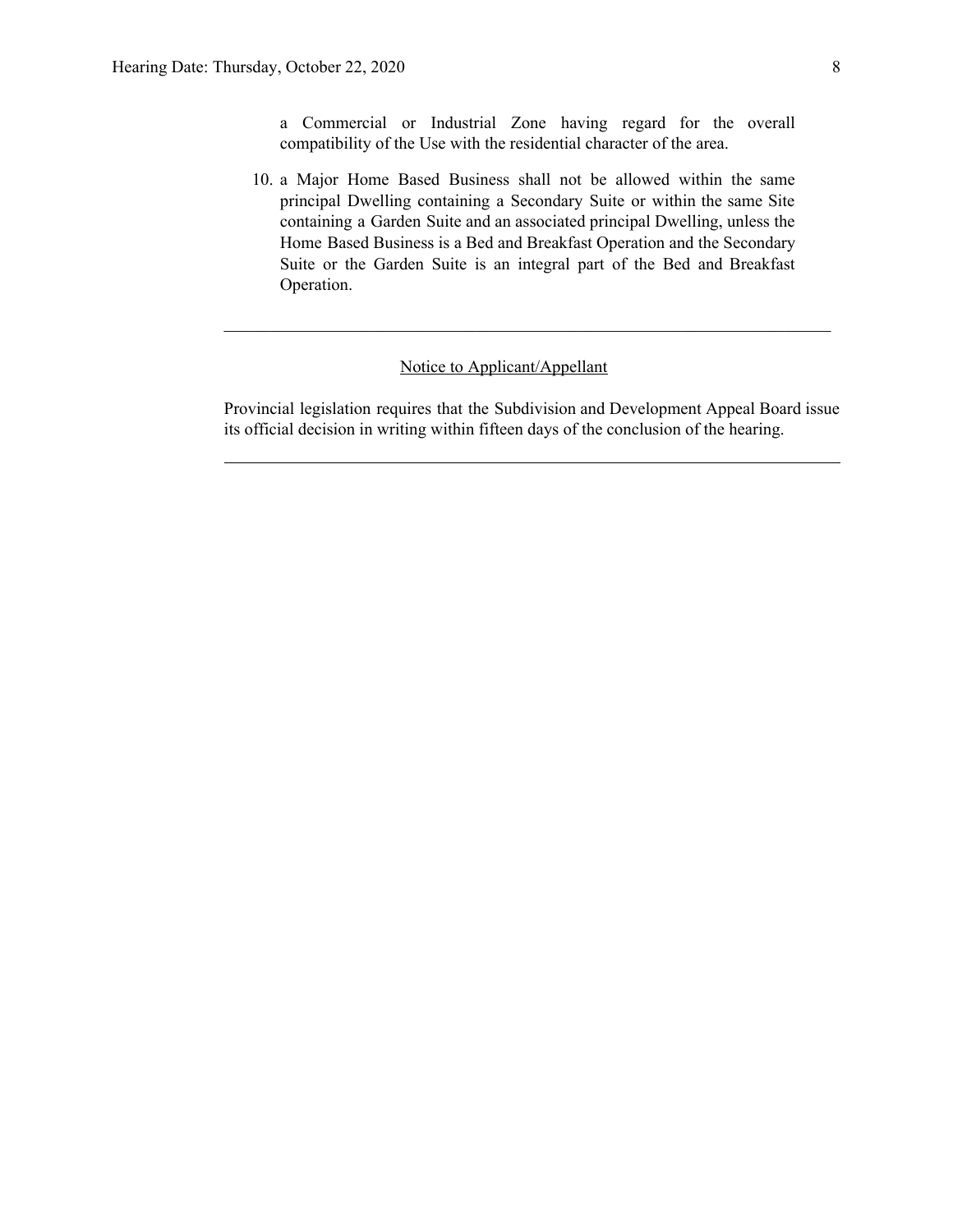| <b>Edmonton</b>                                                                                                                                                                                                                              | Project Number: 369839216-001<br>Application Date:<br>AUG 08, 2020<br>Printed:<br>August 28, 2020 at 11:11 AM<br>1 of 3<br>Page: |  |  |  |
|----------------------------------------------------------------------------------------------------------------------------------------------------------------------------------------------------------------------------------------------|----------------------------------------------------------------------------------------------------------------------------------|--|--|--|
|                                                                                                                                                                                                                                              | <b>Home Occupation</b>                                                                                                           |  |  |  |
| This document is a record of a Development Permit application, and a record of the decision for the undertaking described below, subject to<br>the limitations and conditions of this permit, of the Edmonton Zoning Bylaw 12800 as amended. |                                                                                                                                  |  |  |  |
| <b>Applicant</b>                                                                                                                                                                                                                             | Property Address(es) and Legal Description(s)<br>3523 - 56 STREET NW                                                             |  |  |  |
|                                                                                                                                                                                                                                              | Plan 7721468 Blk 19 Lot 16                                                                                                       |  |  |  |
|                                                                                                                                                                                                                                              | Specific Address(es)                                                                                                             |  |  |  |
|                                                                                                                                                                                                                                              | Entryway: 3523 - 56 STREET NW                                                                                                    |  |  |  |
|                                                                                                                                                                                                                                              | Building: 3523 - 56 STREET NW                                                                                                    |  |  |  |
| <b>Scope of Permit</b><br>DEVELOPMENT). Expires Aug. 28, 2025.                                                                                                                                                                               | To operate a Major Home Based Business (Administration office for general contractor - M2K HOUSE RENO & BASEMENT                 |  |  |  |
| <b>Permit Details</b>                                                                                                                                                                                                                        |                                                                                                                                  |  |  |  |
| # of businesss related visits/day:                                                                                                                                                                                                           | # of vehicles at one time:                                                                                                       |  |  |  |
| Administration Office Only?: N                                                                                                                                                                                                               | Business has Trailers or Equipment?:                                                                                             |  |  |  |
| Class of Permit: Class B                                                                                                                                                                                                                     | Description of Business: Administration office for<br>contractor.                                                                |  |  |  |
| Do you live at the property?: Y                                                                                                                                                                                                              | Expiry Date: 2025-08-28 00:00:00                                                                                                 |  |  |  |
| Outdoor storage on site?: N                                                                                                                                                                                                                  |                                                                                                                                  |  |  |  |
| <b>Development Permit Decision</b><br>Approved                                                                                                                                                                                               |                                                                                                                                  |  |  |  |
| Issue Date: Aug 28, 2020 Development Authority: FOLKMAN, JEREMY                                                                                                                                                                              |                                                                                                                                  |  |  |  |
|                                                                                                                                                                                                                                              |                                                                                                                                  |  |  |  |
|                                                                                                                                                                                                                                              |                                                                                                                                  |  |  |  |
|                                                                                                                                                                                                                                              |                                                                                                                                  |  |  |  |
|                                                                                                                                                                                                                                              |                                                                                                                                  |  |  |  |
|                                                                                                                                                                                                                                              |                                                                                                                                  |  |  |  |
|                                                                                                                                                                                                                                              |                                                                                                                                  |  |  |  |
|                                                                                                                                                                                                                                              |                                                                                                                                  |  |  |  |
|                                                                                                                                                                                                                                              |                                                                                                                                  |  |  |  |
|                                                                                                                                                                                                                                              |                                                                                                                                  |  |  |  |
|                                                                                                                                                                                                                                              |                                                                                                                                  |  |  |  |
|                                                                                                                                                                                                                                              |                                                                                                                                  |  |  |  |
|                                                                                                                                                                                                                                              |                                                                                                                                  |  |  |  |
|                                                                                                                                                                                                                                              |                                                                                                                                  |  |  |  |
|                                                                                                                                                                                                                                              |                                                                                                                                  |  |  |  |
|                                                                                                                                                                                                                                              |                                                                                                                                  |  |  |  |
|                                                                                                                                                                                                                                              |                                                                                                                                  |  |  |  |
|                                                                                                                                                                                                                                              |                                                                                                                                  |  |  |  |
|                                                                                                                                                                                                                                              |                                                                                                                                  |  |  |  |
|                                                                                                                                                                                                                                              |                                                                                                                                  |  |  |  |
|                                                                                                                                                                                                                                              |                                                                                                                                  |  |  |  |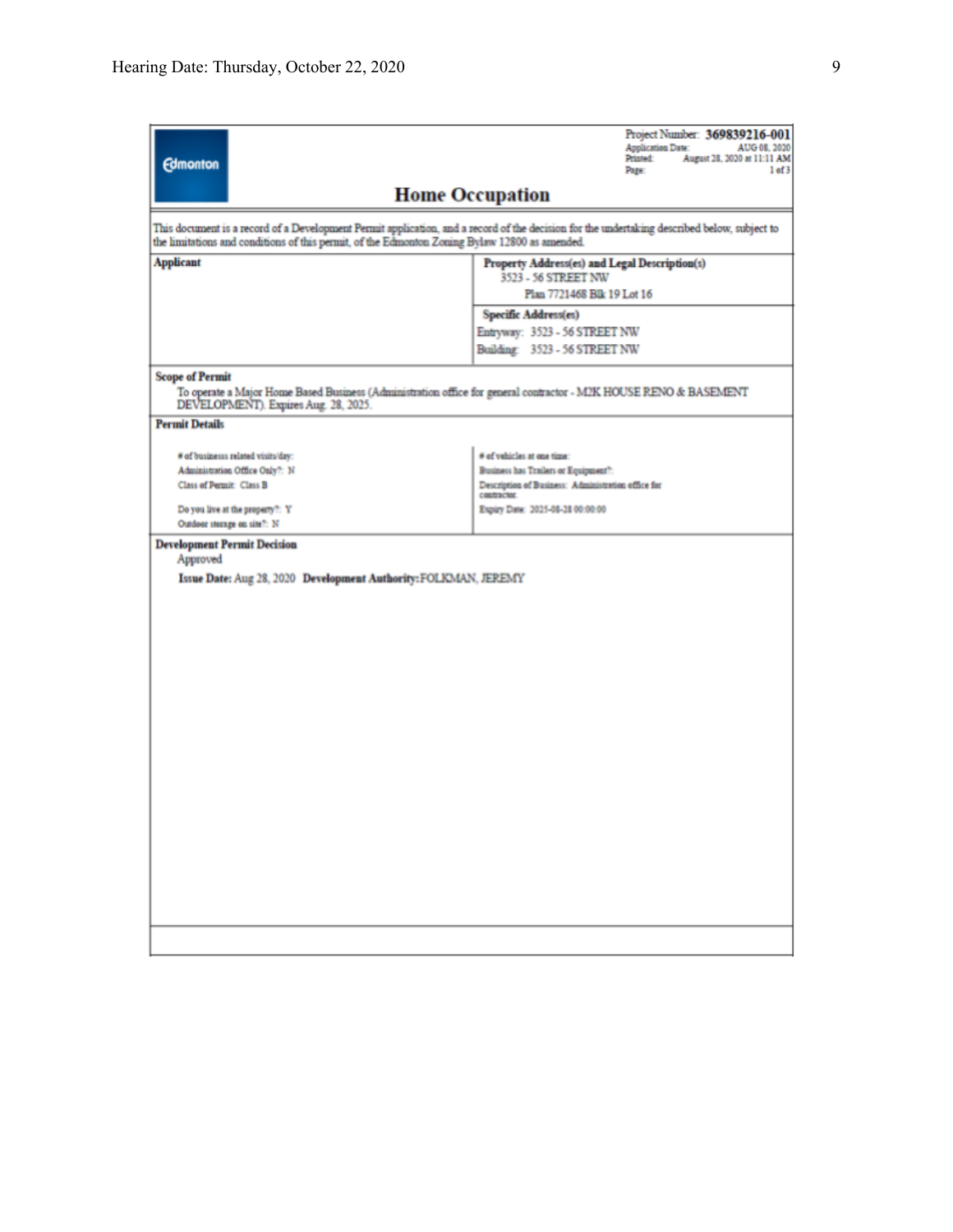| <b>Edmonton</b> | Project Number: 369839216-001<br>Application Date:<br>AUG 08, 2020<br>August 28, 2020 at 11:11 AM<br>Printed:<br>$2$ of $3$<br>Page:                                                                                                                                                                                                                                                                          |  |  |  |
|-----------------|---------------------------------------------------------------------------------------------------------------------------------------------------------------------------------------------------------------------------------------------------------------------------------------------------------------------------------------------------------------------------------------------------------------|--|--|--|
|                 | <b>Home Occupation</b>                                                                                                                                                                                                                                                                                                                                                                                        |  |  |  |
| amended.        | <b>Subject to the Following Conditions</b><br>Unless otherwise stated, all references to "section numbers" refer to the authority under the Edmonton Zoning Bylaw #12800, as                                                                                                                                                                                                                                  |  |  |  |
|                 | 1. The business owner must live at the site. The business use must be secondary to the residential use of the building and shall not<br>change the residential character of the Dwelling or Accessory Building (Section 7.3(7)).                                                                                                                                                                              |  |  |  |
|                 | 2. There shall be no exterior display or advertisement other than an identification plaque or sign a maximum of 20 cm (8") x 30.5<br>cm (12") in size located on the dwelling (Section 75.1).                                                                                                                                                                                                                 |  |  |  |
|                 | 3. The Major Home Based Business shall not generate pedestrian or vehicular traffic, or parking, in excess of that which is<br>characteristic of the Zone in which it is located (Section 75.3).                                                                                                                                                                                                              |  |  |  |
|                 | 4. If non-resident employees or business partners are working on-site, the maximum number shall not exceed the number applied<br>for with this application.                                                                                                                                                                                                                                                   |  |  |  |
|                 | 5. If there are visits associated with the business the number shall not exceed the number applied for with this application.                                                                                                                                                                                                                                                                                 |  |  |  |
|                 | 6. The site shall not be used as a daily rendezvous for employees or business partners.                                                                                                                                                                                                                                                                                                                       |  |  |  |
| $75.5$ ).       | 7. There shall be no outdoor business activities, or outdoor storage of material or equipment associated with the business (Section                                                                                                                                                                                                                                                                           |  |  |  |
|                 | 8. No offensive noise, odour, vibration, smoke, litter, heat or other objectionable effect shall be produced.                                                                                                                                                                                                                                                                                                 |  |  |  |
|                 | 9. Fabrications of business related materials are prohibited.                                                                                                                                                                                                                                                                                                                                                 |  |  |  |
|                 | 10. All commercial and industrial equipment, including but not limited to Bobcats, are not permitted at the site. The equipment<br>shall be stored at an approved storage facility.                                                                                                                                                                                                                           |  |  |  |
|                 | 11. All commercial, industrial and overweight vehicles shall be parked at an approved storage facility. The Development Permit<br>may be revoked if any commercial, industrial and overweight vehicles are parked or stored at the residential site.                                                                                                                                                          |  |  |  |
| Business.       | 12. One or more enclosed or empty non-enclosed trailer with less than 4500kg gross vehicle weight shall be parked at an approved<br>storage facility, unless a variance has been granted for an enclosed or empty non-enclosed trailer for this Major Home Based                                                                                                                                              |  |  |  |
|                 | 13. All parking for the Dwelling and Home Based Business must be accommodated on site, unless a parking variance has been<br>granted for this Major Home Based Business.                                                                                                                                                                                                                                      |  |  |  |
|                 | 14. This Development Permit may be cancelled at any time if the Home Based Business as stated in the Permit Details changes<br>(Section 17.2).                                                                                                                                                                                                                                                                |  |  |  |
|                 | 15. This approval is for a 5 year period from the date of this decision. A new Development Permit must be obtained to continue to<br>operate the business from this location. This Development Permit expires on Aug. 28, 2025.                                                                                                                                                                               |  |  |  |
| Notes:          |                                                                                                                                                                                                                                                                                                                                                                                                               |  |  |  |
|                 | 1. An approved Development Permit means that the proposed development has been reviewed against the provisions of this bylaw.<br>It does not remove obligations to conform with other legislation, bylaws or land title instruments such as the Municipal<br>Government Act, the Edmonton Building Permit Bylaw or any caveats, covenants or easements that might be attached to the Site<br>$(Secton 5.2)$ . |  |  |  |
|                 | 2. This Development Permit is not a Business License.                                                                                                                                                                                                                                                                                                                                                         |  |  |  |
|                 |                                                                                                                                                                                                                                                                                                                                                                                                               |  |  |  |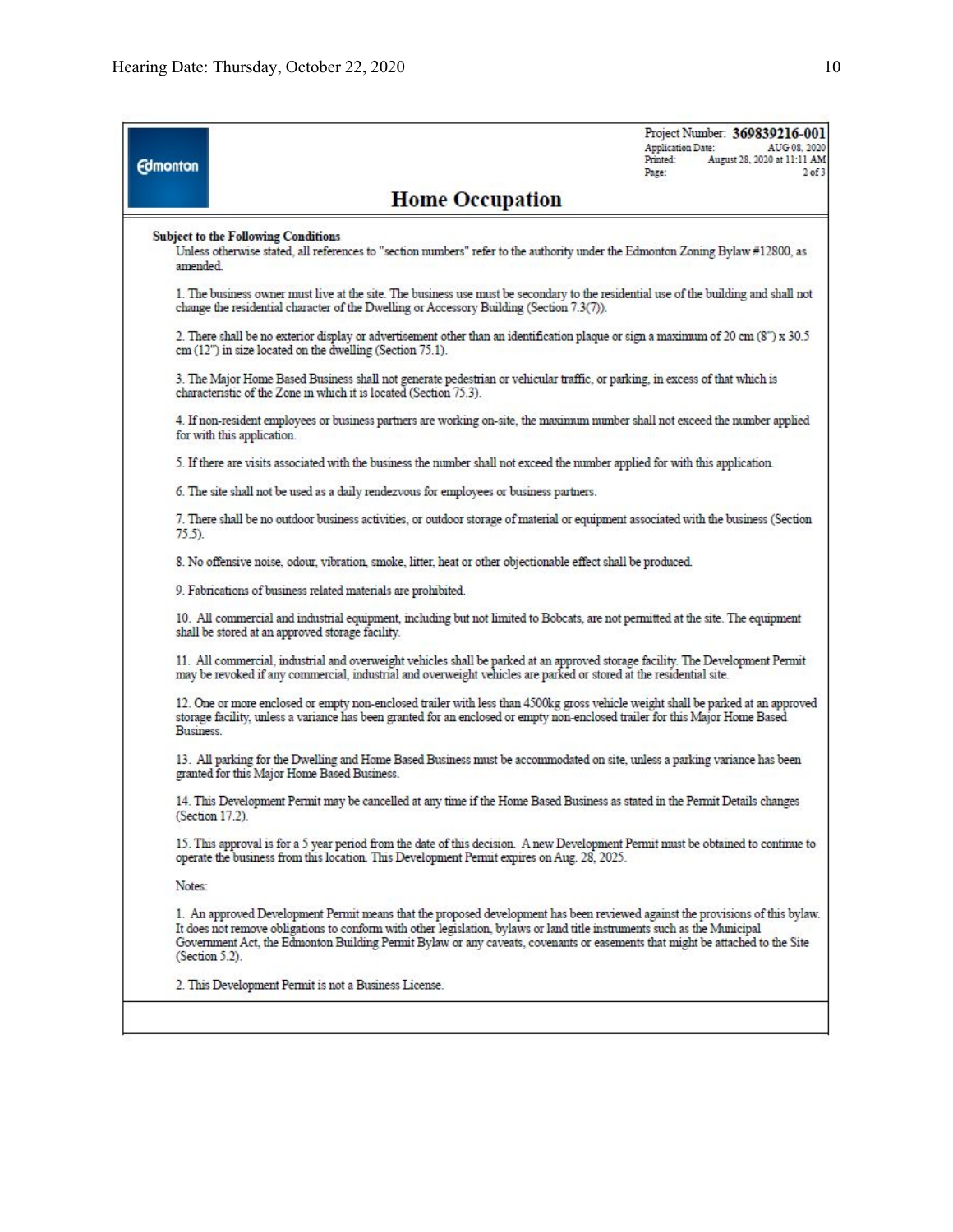| <b>Edmonton</b>                                   |                               |                                |                             | Project Number: 369839216-001<br>Application Date:<br>AUG 08, 2020<br>Printed:<br>August 28, 2020 at 11:11 AM<br>Page:<br>$3$ of $3$ |  |
|---------------------------------------------------|-------------------------------|--------------------------------|-----------------------------|--------------------------------------------------------------------------------------------------------------------------------------|--|
|                                                   | <b>Home Occupation</b>        |                                |                             |                                                                                                                                      |  |
| accordance with Section 21.1 and 17.1).           |                               |                                |                             | 3. Subject to the right of appeal. The permit is not valid until the required Notification Period expires (date noted below in       |  |
| <b>Variances</b><br>of the Edmonton Zoning Bylaw. |                               |                                |                             | You are receiving this notice because a Discretionary Use Development Permit has been issued, pursuant to Section 12.4 and 20.3      |  |
|                                                   |                               |                                |                             | Note: The proposed development complies with the Bylaw, and there are no variances to the development regulations.                   |  |
| <b>Rights of Appeal</b><br>Amendment Act.         |                               |                                |                             | This approval is subject to the right of appeal as outlined in Chapter 24, Section 683 through 689 of the Municipal Government       |  |
| Notice Period Begins: Sep 03, 2020                |                               | Ends: Sep 24, 2020             |                             |                                                                                                                                      |  |
| Fees                                              |                               |                                |                             |                                                                                                                                      |  |
| Dev. Application Fee                              | <b>Fee Amount</b><br>\$327.00 | <b>Amount Paid</b><br>\$327.00 | Receipt#<br>99310909461Z001 | <b>Date Paid</b><br>Aug 24, 2020                                                                                                     |  |
| Total GST Amount:                                 | \$0.00                        |                                |                             |                                                                                                                                      |  |
| Totals for Permit:                                | \$327.00                      | \$327.00                       |                             |                                                                                                                                      |  |
|                                                   |                               |                                |                             |                                                                                                                                      |  |
|                                                   |                               |                                |                             |                                                                                                                                      |  |
|                                                   |                               |                                |                             |                                                                                                                                      |  |
|                                                   |                               |                                |                             |                                                                                                                                      |  |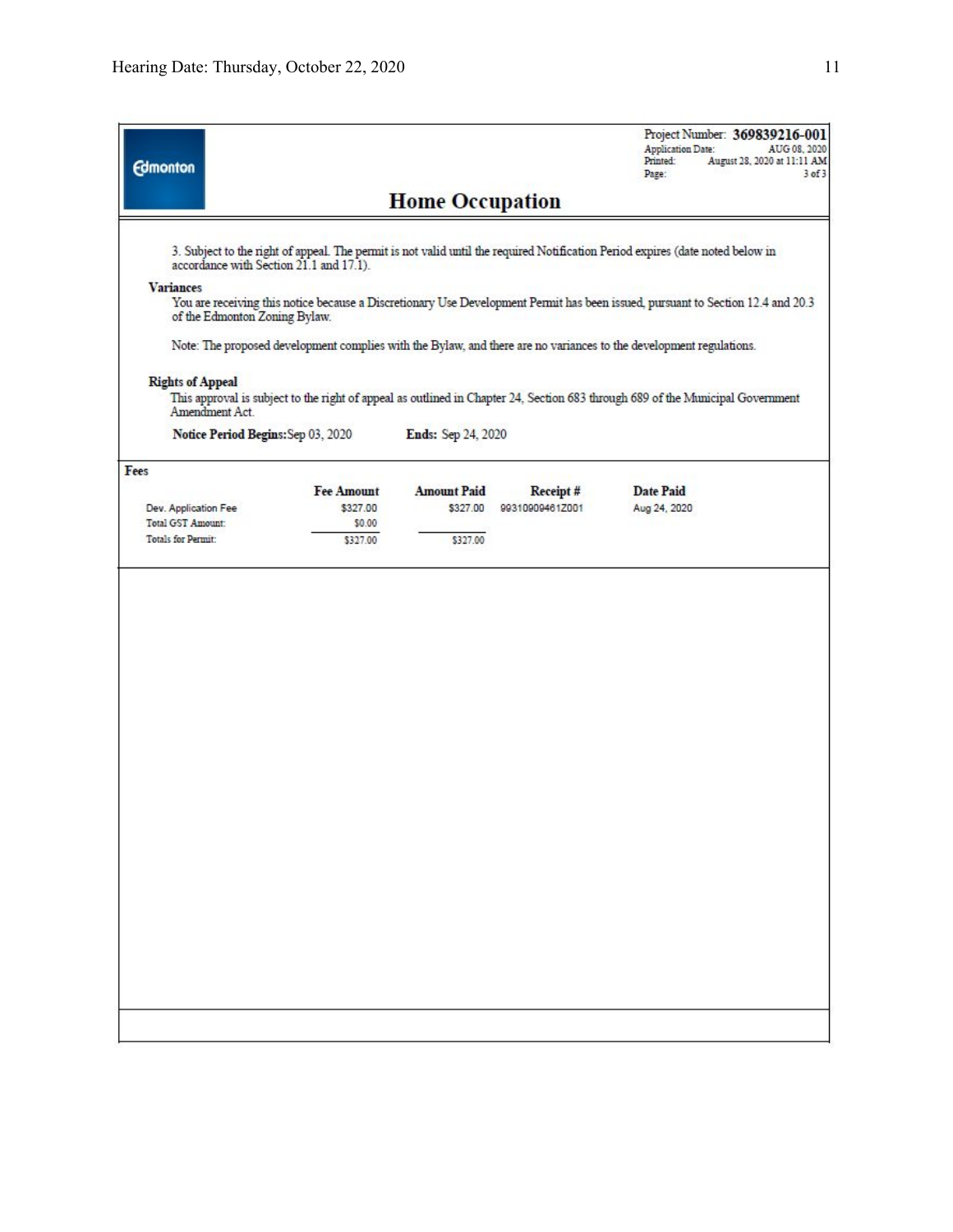

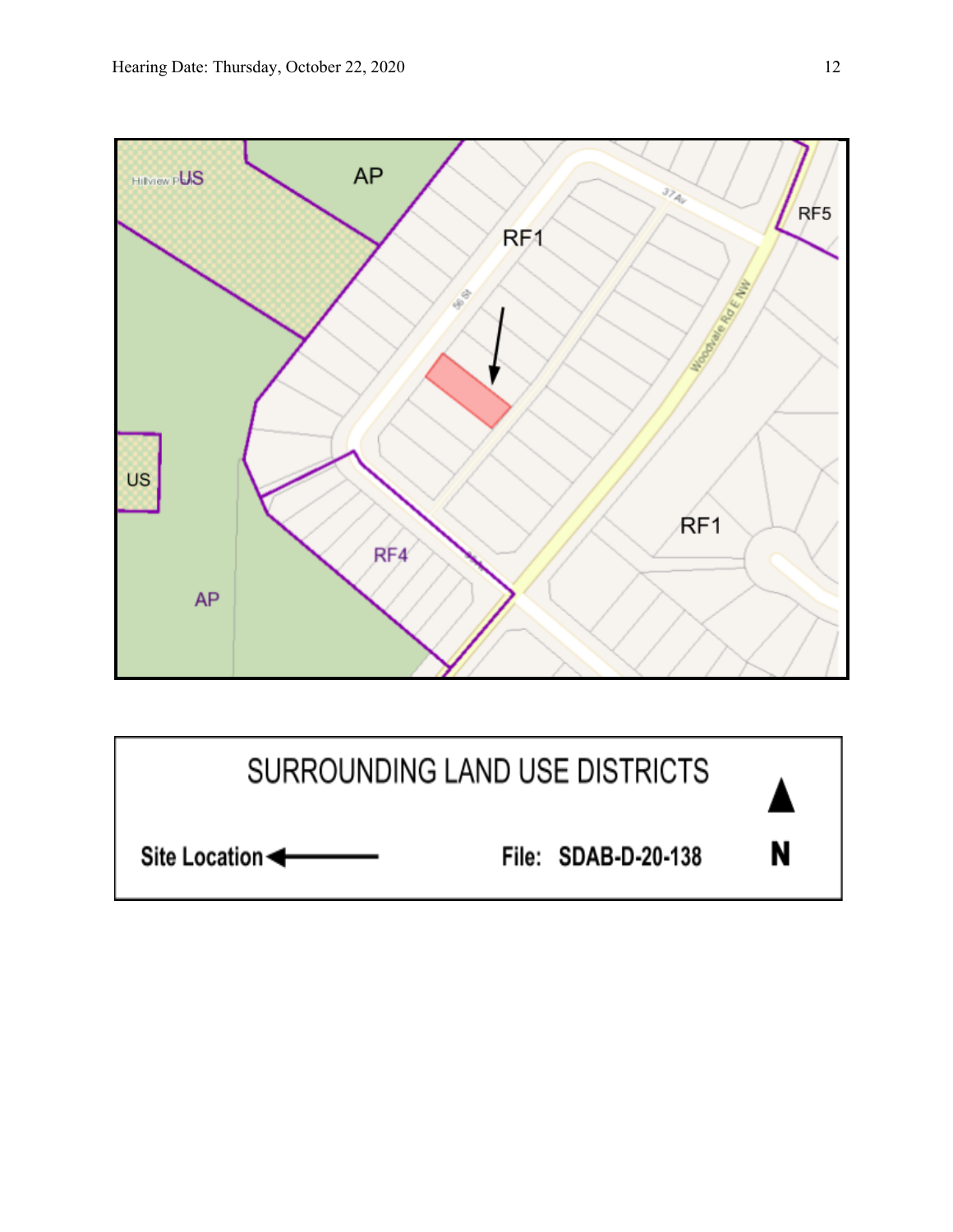## ITEM II: 10:30 A.M. FILE: SDAB-D-20-139

| AN APPEAL FROM THE DECISION OF THE DEVELOPMENT OFFICER   |                                                                                                                                             |  |  |
|----------------------------------------------------------|---------------------------------------------------------------------------------------------------------------------------------------------|--|--|
| <b>APPELLANT:</b>                                        |                                                                                                                                             |  |  |
| <b>APPLICATION NO.:</b>                                  | 363145960-002                                                                                                                               |  |  |
| <b>APPLICATION TO:</b>                                   | Change the use from a Dance Studio to Cannabis Retail<br>Store ("Elevate") and to construct interior alterations                            |  |  |
| <b>DECISION OF THE</b><br>DEVELOPMENT AUTHORITY: Refused |                                                                                                                                             |  |  |
| <b>DECISION DATE:</b>                                    | September 16, 2020                                                                                                                          |  |  |
| <b>DATE OF APPEAL:</b>                                   | September 25, 2020                                                                                                                          |  |  |
| MUNICIPAL DESCRIPTION<br>OF SUBJECT PROPERTY:            | 10604 - 105 Avenue NW                                                                                                                       |  |  |
| <b>LEGAL DESCRIPTION:</b>                                | Plan B4 Blk 6 Lots 193-195                                                                                                                  |  |  |
| ZONE:                                                    | (DC1) Direct Development Control Provision (Area 2 -<br>Precinct 'D' of the Central McDougall / Queen Mark Park<br>Area Redevelopment Plan) |  |  |
| <b>OVERLAY:</b>                                          | N/A                                                                                                                                         |  |  |
| <b>STATUTORY PLAN:</b>                                   | Central<br>McDougall<br>Queen<br>Mary<br>Park<br>Area<br>$\sqrt{2}$<br>Redevelopment Plan                                                   |  |  |
|                                                          |                                                                                                                                             |  |  |

## *Grounds for Appeal*

The Appellant provided the following reasons for appealing the decision of the Development Authority:

> Please be advised that we are counsel for 2205336 Alberta Ltd. operating as Elevate Cannabis ("Elevate").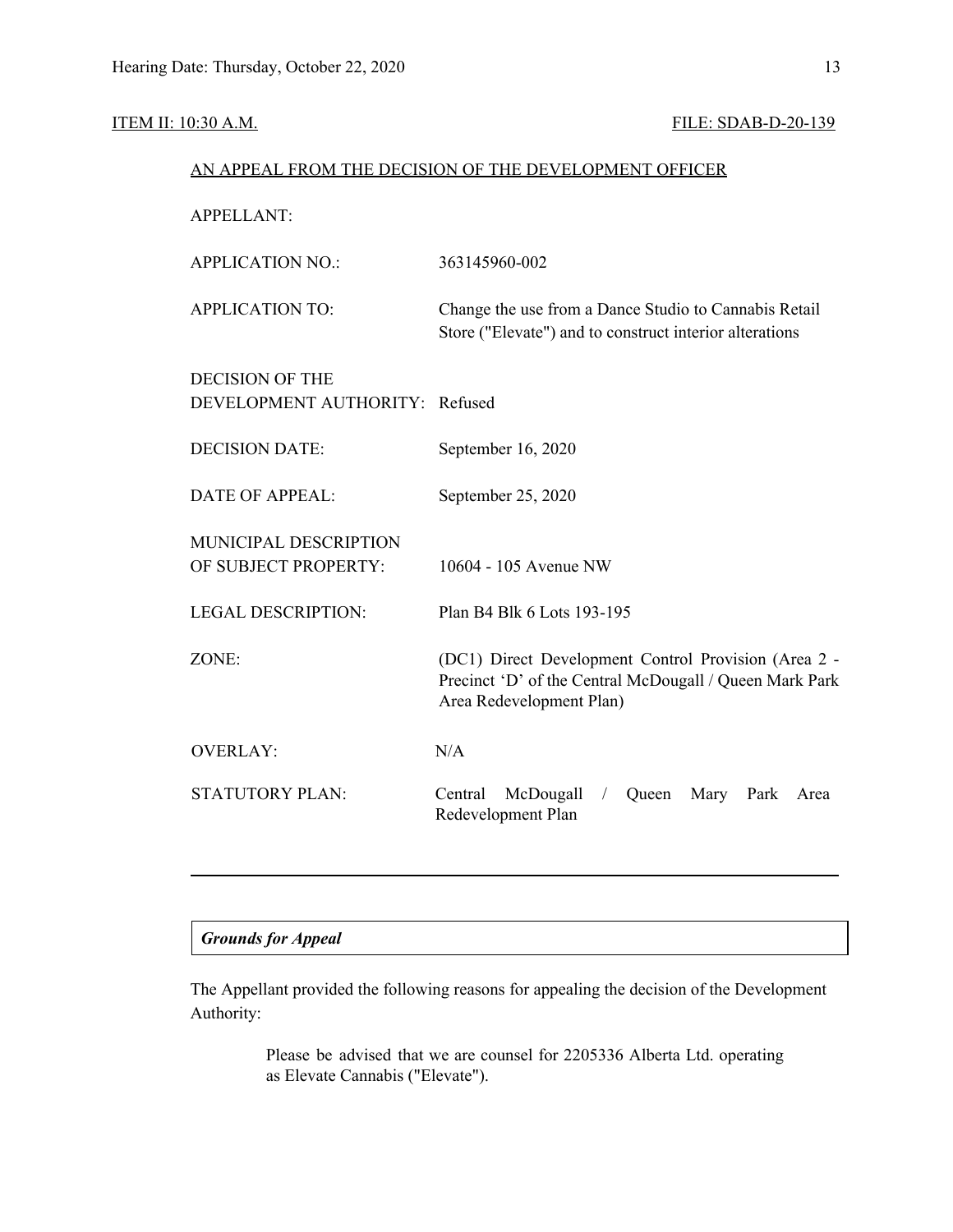#### **Notice of Appeal**

Pursuant to section 686 of the *Municipal Government Act,* RS.A. 2000, c. M-26 as amended (the "MGA") Elevate hereby appeals the deemed refusal of the City of Edmonton (the "City") to grant a Major Development Permit identified as Permit #363145960-002 (the "Permit Application") to construct interior alterations to premised located at 10604 - 105 Avenue, Edmonton, Alberta, T5Z 2T5 (the "Property") for the purpose of operating a cannabis retail space (the "Business"). A copy of the Development Permit Application, which was refused on September 16, 2020, is enclosed **[Tab 1].**

Pursuant to previous correspondence received from Stephen Chow, Planner I, Development Services, Urban Form and Corporate Strategic Development of the City dated July 7, 2020, the "only thing that would prevent the approval of [Elevate's] Application" is the existence of "a park or a land that is zoned AP just North of the proposed location" (the "Refusal"). A copy of the correspondence from Stephen Chow is enclosed **[Tab 2].**

The proposed Property would be located at the Northeast corner of the MacEwan Square building located on 105 Avenue between 106 Street and 107 Avenue (the "Building"). A site plan of the building showing the proposed location is enclosed **[Tab 3].** In addition, we enclose a certified copy of title **[Tab 4];** a search from Alberta Corporate Registry for the landlord, Limak Investments Inc. **[Tab 5];** a letter of Authorization executed by the landlord permitting Elevate to act as its authorized representative **[Tab 6]** and the proposed floorplan for the Business **[Tab 7].**

#### **Grounds for Appeal**

Elevate submits that there are meritorious reasons for the Subdivision and Development Appeal Board (the "SDAB") to grant the appropriate variance to allow for the development and operation of a cannabis retail store. These grounds include, *inter* alia, the following:

- 1. Elevate is committed to install a state of the art security system exceeding all regulatory requirements and designed to deter crime including 24/7 video surveillance, panic buttons at each cash till, 24 hour live monitoring as well as a quick response system in the event of an emergency.
- 2. All Elevate staff will be trained and familiar with the relevant AGLC rules and regulations.
- 3. All inventory that is not on the active sales floor will be kept in a secure storage room in accordance with AGLC guidelines.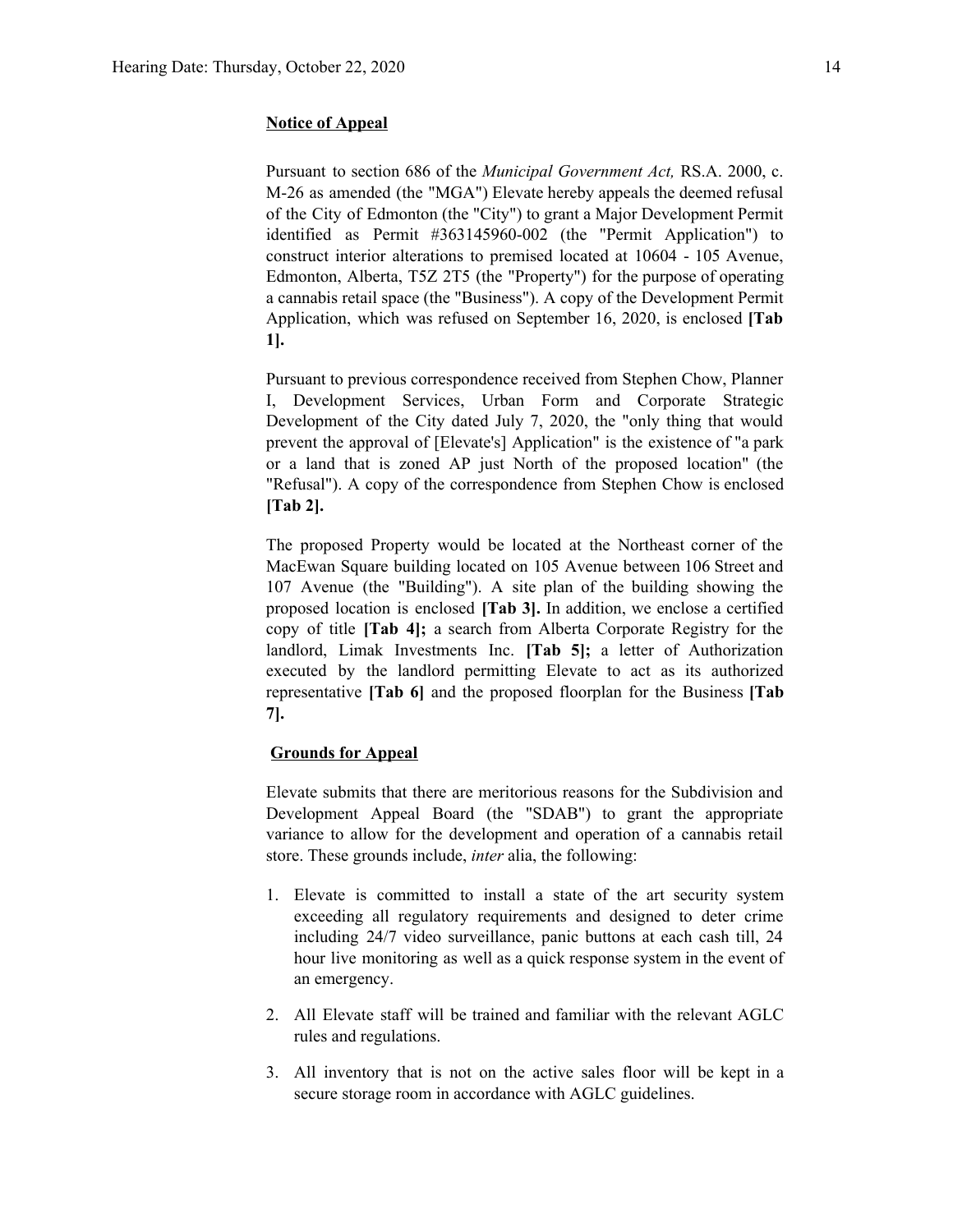- 4. Elevate is focused on ensuring that the sale of cannabis products is managed properly and safely utilizing only Federally regulated cannabis products from Federally licenced producers.
- 5. The park in question is located at the Northwest corner of 107 Street and 106 Avenue located away from the entrance to the cannabis retail store. A Google Earth photograph of the park and proposed Property is enclosed **[Tab 8].**
- 6. The park does not contain a playground; nor is it located near any schools.
- 7. The park does not contain any lines or equipment indicating baseball diamonds, soccer fields, football goal posts, tennis courts nor any other visible sports or play equipment.
- 8. The park is surrounded on three sides by industrial/commercial businesses.
- 9. Presently, the park is fenced and being utilized by the City of Edmonton to store construction materials **[Tab 9].**
- 10. The public entrance to the cannabis retail store is located on 105 street and is not visible to the park; nor is the park visible to the cannabis retail store **[Tab 1O].**
- 11. If you measure form the front entrance of the store to the park, the distance to the park exceeds 200m irrespective of which direction is taken **[Tab 11].**
- 12. Operating a cannabis retail store is a permitted use for the Property.
- 13. Signage will be designed to be discreet.
- 14. Granting Elevate a development permit during a global pandemic and unprecedented economic recession felt here in Edmonton would be a benefit to assist in the stimulation of our local economy and will create full time jobs for employees of Elevate on a long term basis, as well as hiring the contractors required to build out the space to meet and exceed AGLC regulations and specifications.
- 15. It would be beneficial to grant Elevate the required permit because of their existing relationship with MacEwan University. The President and Founder of Elevate, Mr. Joshua Vera, who was born and raised in Edmonton, is a MacEwan University Alumni having graduated from the School of Business in 2015, obtaining his Bachelor of Commerce Degree with a Management Major.
- 16. Elevate has a well established educational based philosophy with respect to the safe and responsible consumption of cannabis. So much so that during the 2018-2019 Week of Welcome hosted by MacEwan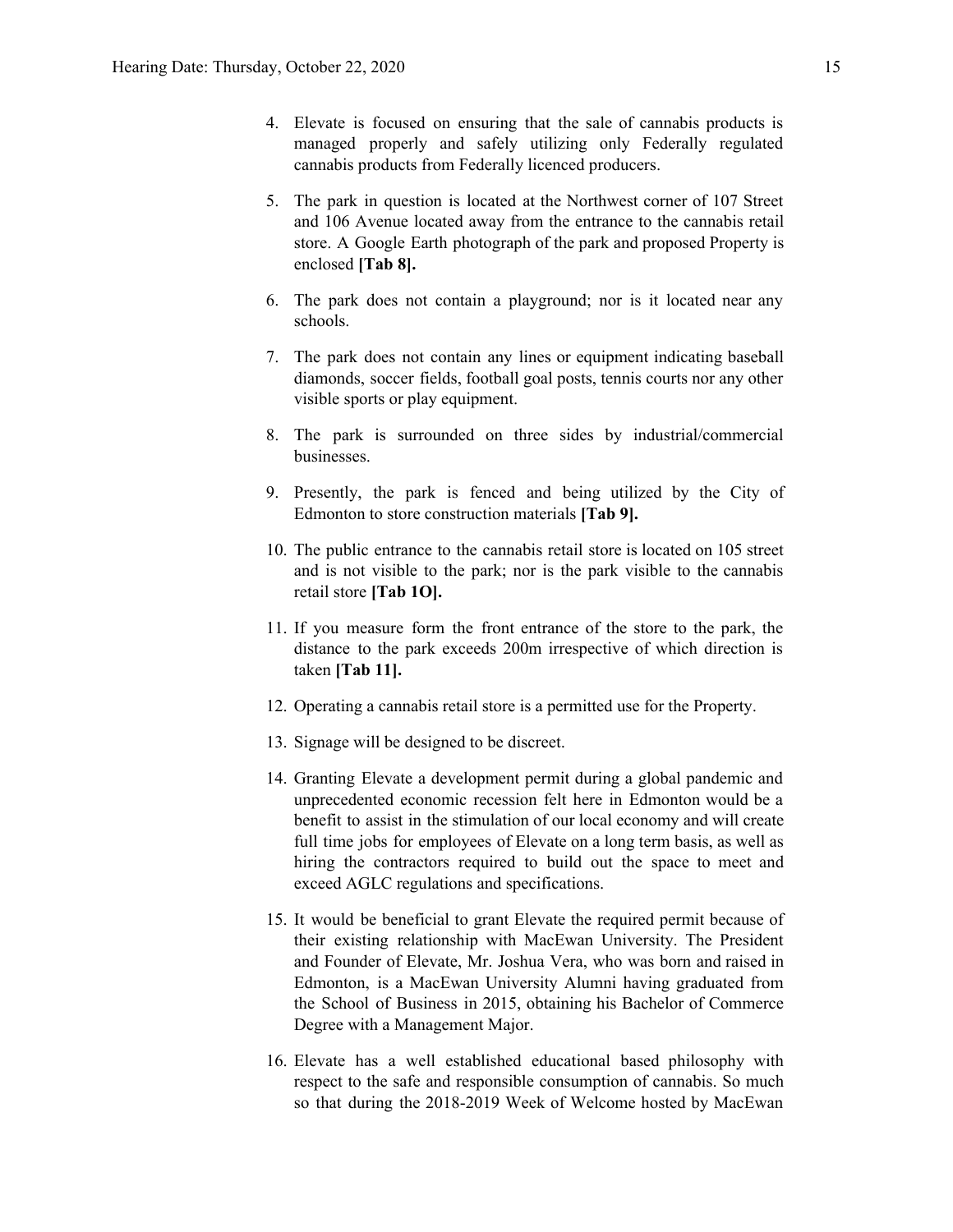University at the start of their academic calendar in September (pre-legalization), MacEwan University specifically chose Elevate to be the only cannabis retailer on its campus, because it was the only cannabis retail store that promoted / highlighted the benefits of safe and responsible cannabis use.

- 17. Furthermore, Elevate was also given the same opportunity by the University of Alberta the following week as the only cannabis retailer on campus, based on their intent to continue pushing the message of safe and responsible use, especially amongst the student demographic (aged 18-25).
- 18. Elevate was subsequently invited by a Senior Business Economics Professor at the University of Alberta, Guy Boutilier (former provincial MLA) to give a couple of lectures to several hundred of his 4th year Economics students.
- 19. All of the above demonstrate Elevate's steadfast commitment from pre-legalization and onward, by educating and informing the communities that it serves. This commitment continues to this day as its founding philosophy, therefore its safe and responsible use will bode well for the MacEwan University area.
- 20. Elevate has two well established cannabis retail stores in the Edmonton area, both of which have been owned and operated since legalization while abiding by the rules and regulations set forth by the City of Edmonton, Province of Alberta, and Health Canada without incident. This pattern of compliance will not waiver or falter if granted the opportunity to grow organically at this proposed location.
- 21. Elevate, which is a locally owned and operated cannabis retail store, founded and grown organically here in the City of Edmonton was one of the top 5 nominees for Canada's Top Cannabis Retail Store in 2019.
- 22. In addition, the President and Founder of Elevate, Mr. Joshua Vera, was also nominated for Canadian Cannabis Entrepreneur of the Year, 2019.
- 23. Such further and other grounds as may be submitted at the hearing of this Appeal.

#### *General Matters*

#### **Appeal Information:**

The *Municipal Government Act*, RSA 2000, c M-26 states the following:

#### **Grounds for Appeal**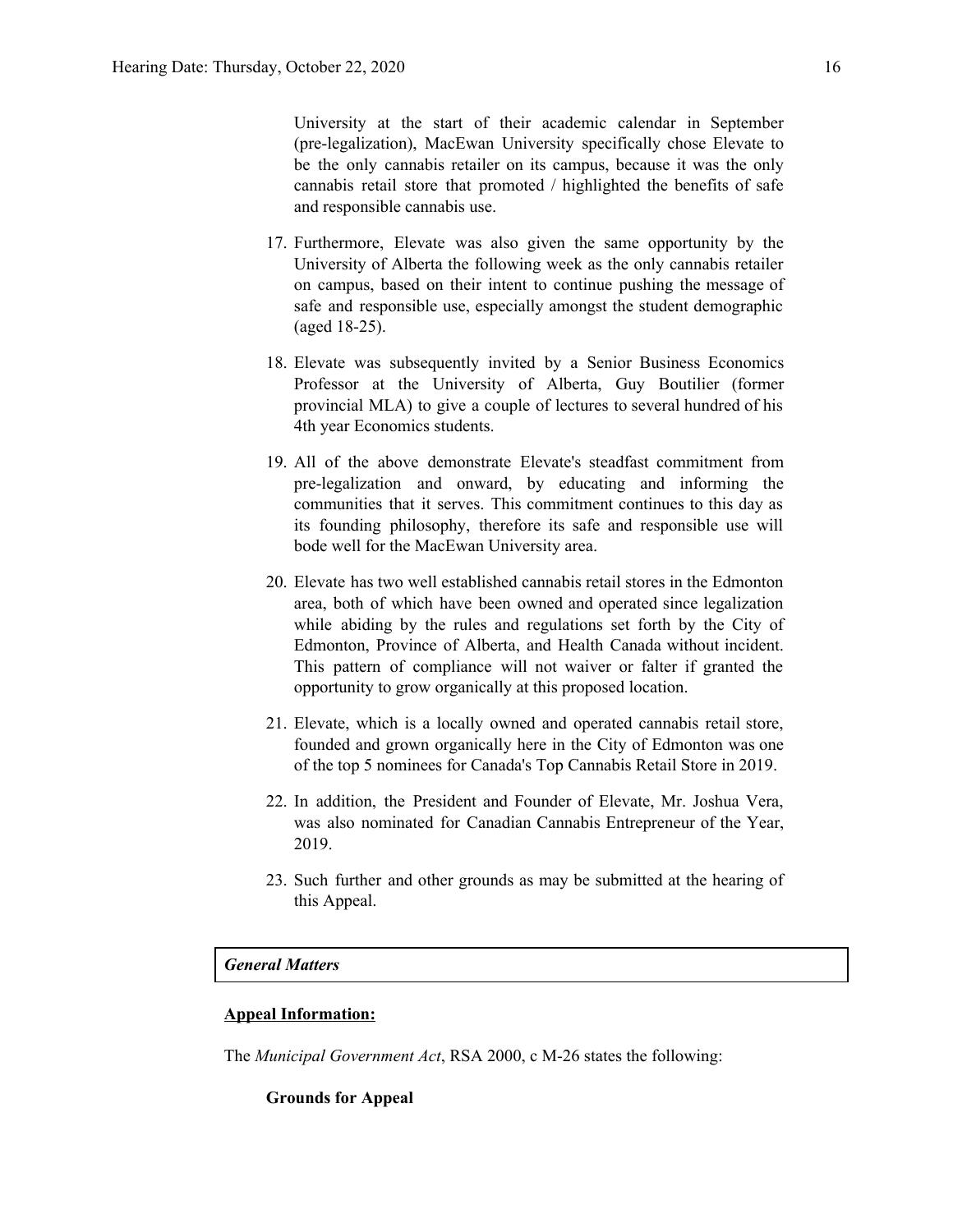**685(1)** If a development authority

- (a) fails or refuses to issue a development permit to a person,
- (b) issues a development permit subject to conditions, or
- (c) issues an order under section 645,

the person applying for the permit or affected by the order under section 645 may appeal to the subdivision and development appeal board.

**(2)** In addition to an applicant under subsection (1), any person affected by an order, decision or development permit made or issued by a development authority may appeal to the subdivision and development appeal board.

#### **Appeals**

**686(1)** A development appeal to a subdivision and development appeal board is commenced by filing a notice of the appeal, containing reasons, with the board,

- (a) in the case of an appeal made by a person referred to in section 685(1)
	- (i) with respect to an application for a development permit,
		- (A) within 21 days after the date on which the written decision is given under section 642, or
		- (B) if no decision is made with respect to the application within the 40-day period, or within any extension of that period under section 684, within 21 days after the date the period or extension expires,

or

- (ii) with respect to an order under section 645, within 21 days after the date on which the order is made, or
- (b) in the case of an appeal made by a person referred to in section 685(2), within 21 days after the date on which the notice of the issuance of the permit was given in accordance with the land use bylaw.

**685(4)** Despite subsections (1), (2) and (3), if a decision with respect to a development permit application in respect of a direct control district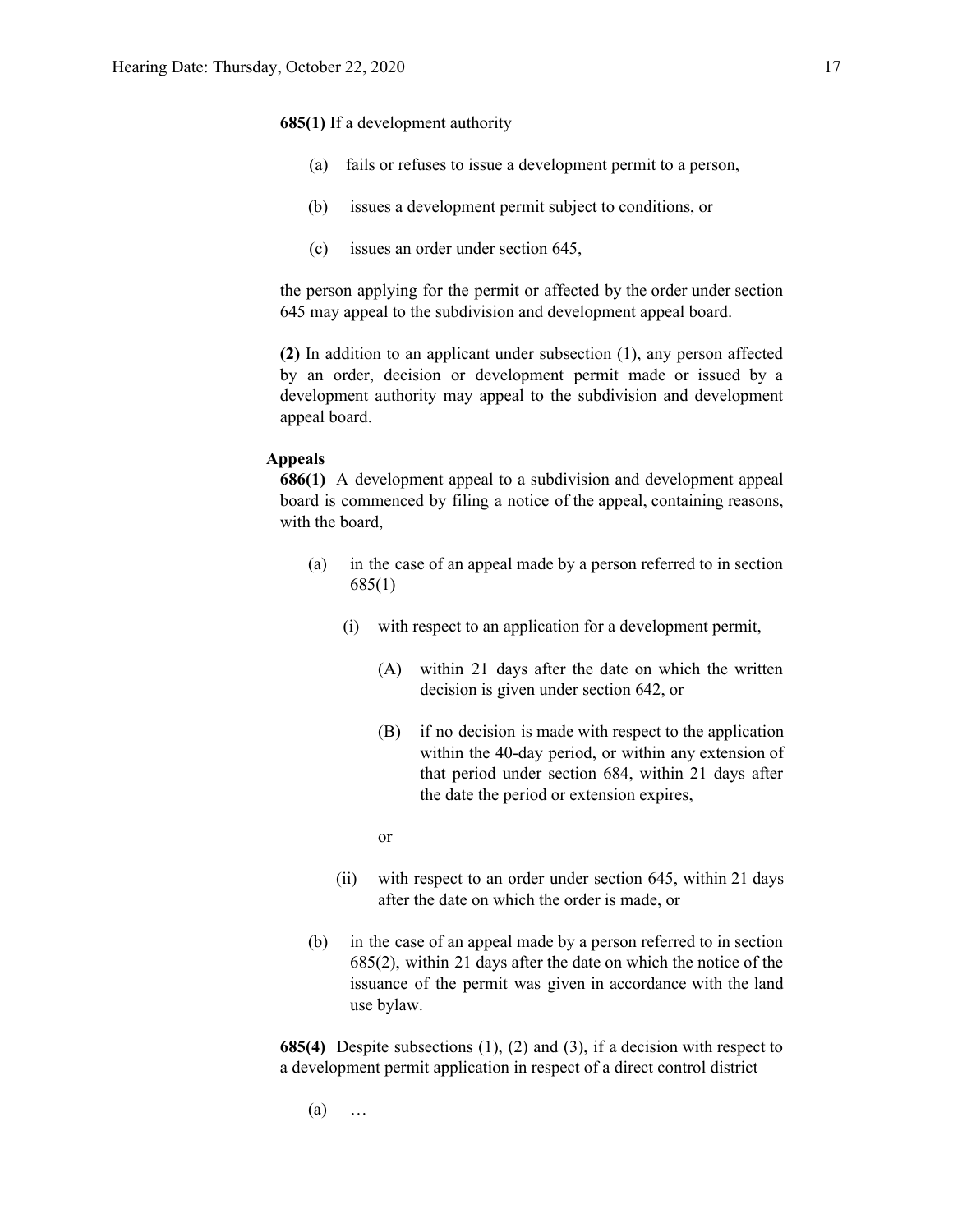(b) is made by a development authority, the appeal is limited to whether the development authority followed the directions of council, and if the subdivision and development appeal board finds that the development authority did not follow the directions it may, in accordance with the directions, substitute its decision for the development authority's decision.

## *General Provisions from the (DC1) Direct Development Control Provision (Area 2 - Precinct 'D' of the Central McDougall / Queen Mary Park Area Redevelopment Plan ("DC1"):*

Under section 3.d, **Cannabis Retail Sales** is a **Listed Use** in the **DC1**.

Section 4.w states "Cannabis Retail Sales shall comply with section 70 of the Zoning Bylaw."

Section 2 states that the **Rationale** of the **DC1** is:

To accommodate a business residential mixed use node that creates a compatible and diverse mixture of residential, office, and commercial land uses at a human scale with a built form that has a strong relationship to the street and accommodates pedestrian activity along the 105 Avenue Multi-use Trail Corridor.

#### **General Provisions from the** *Edmonton Zoning Bylaw:*

Under section 7.4(9), **Cannabis Retail Sales** means:

development used for the retail sale of Cannabis that is authorized by provincial or federal legislation. This Use may include retail sales of Cannabis accessories. This Use does not include Cannabis Production and Distribution.

Under section 6.1, **Cannabis** means:

a cannabis plant and anything referred to in subsection (a) of this definition but does not include anything referred to in subsection (b) of this definition:

- a. Cannabis includes:
	- i. any part of a cannabis plant, including the phytocannabinoids produced by, or found in, such a plant, regardless of whether that part has been processed or not,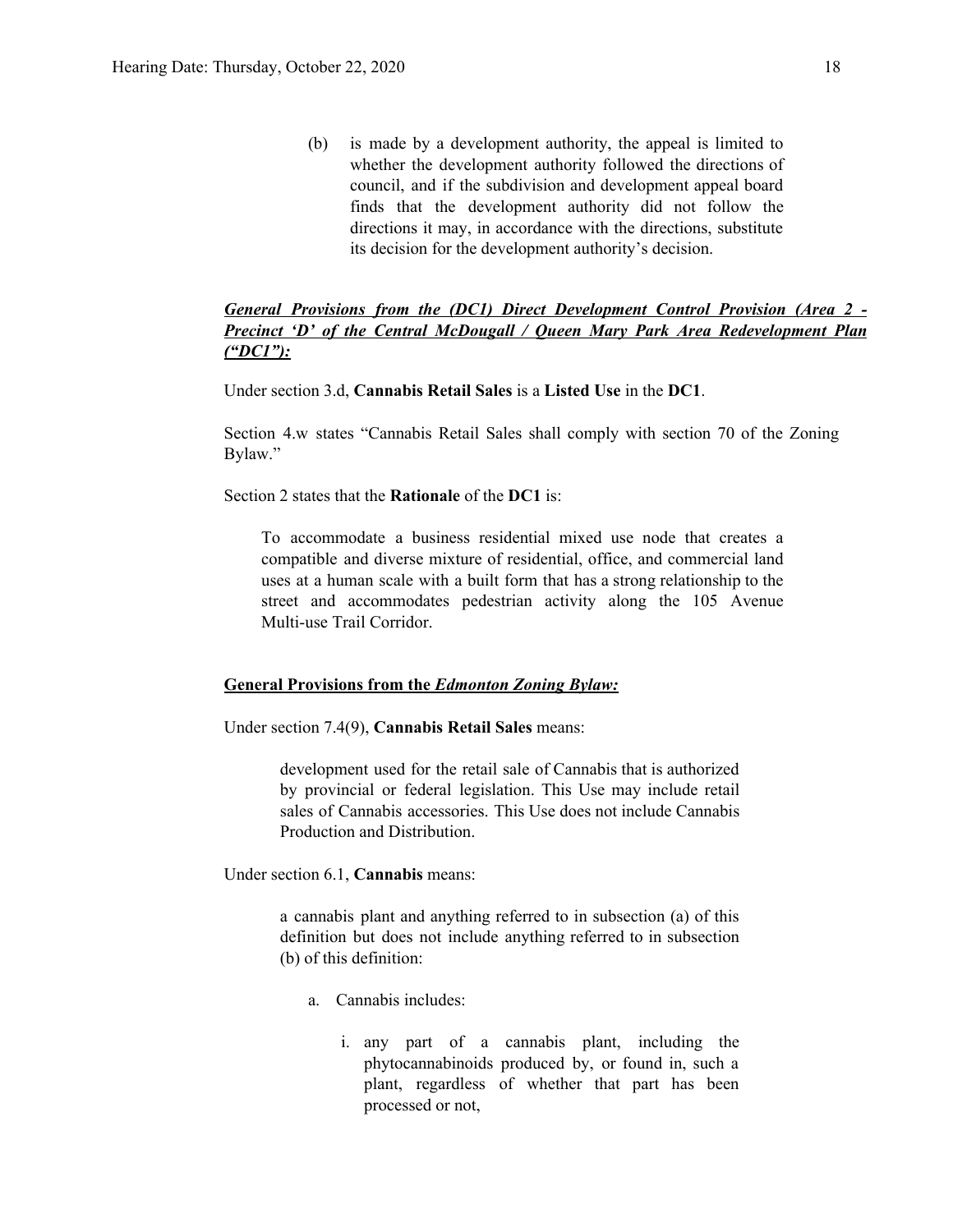other than a part of the plant referred to in subsection (b) of this definition.

- ii. any substance or mixture of substances that contains or has on it any part of such a plant;
- iii. any substance that is identical to any phytocannabinoid produced by, or found in, such a plant, regardless of how the substance was obtained.
- b. Notwithstanding subsection (a) of this definition, Cannabis does not include:
	- i. a non-viable seed of a cannabis plant;
	- ii. a mature stalk, without any leaf, flower, seed or branch, of such plant;
	- iii. fibre derived from a stalk referred in subsection  $(b)(ii)$ of this definition; and
	- iv. the root or any part of the root of such a plant.

Under section 6.1, **Site** means "an area of land consisting of one or more abutting Lots."

#### *Section 70 – Cannabis Retail Sales*

- 1. Any Cannabis Retail Sales shall not be located less than 200 m from any other Cannabis Retail Sales. For the purposes of this subsection only:
	- a. the 200 m separation distance shall be measured from the closest point of the Cannabis Retail Sales Use to the closest point of any other approved Cannabis Retail Sales Use;
	- b. A Development Officer shall not grant a variance to reduce the separation distance by more than  $20 \text{ m}$  in compliance with [Section](https://webdocs.edmonton.ca/InfraPlan/zoningbylaw/ZoningBylaw/Part1/Administrative/11__Authority_and_Responsibility_of_the_Development_Officer.htm) 11; and
	- c. The issuance of a Development Permit which contains a variance to separation distance as described in 70(1)(b) shall be issued as a Class B Discretionary Development.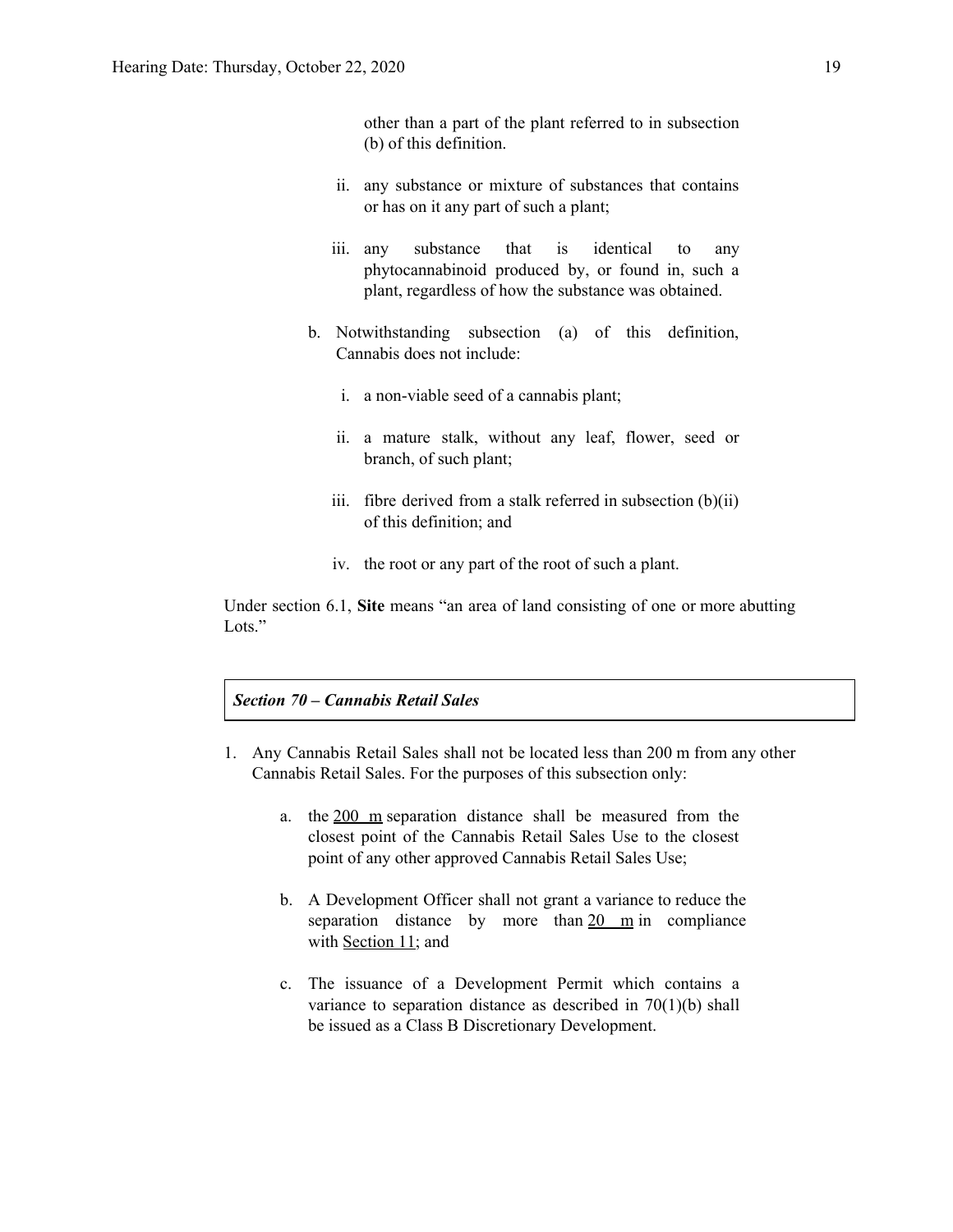#### **2. Any Site containing Cannabis Retail Sales shall not be located less than:**

- a. 200 m from any Site being used for a public library, at the time of the application for the Development Permit for the Cannabis Retail Sales; and
- **b. 100 m from any Site being used for Community Recreation Services Use, a community recreation facility or as public lands at the time of application for the Development Permit for the Cannabis Retail Sales.**
- 3. For the purposes of subsection 2:
	- a. separation distances shall be measured from the closest point of the subject Site boundary to the closest point of another Site boundary, and shall not be measured from Zone boundaries or from the edges of structures;
	- b. the term "public library" is limited to the collection of literary, artistic, musical and similar reference materials and learning resources in the form of books, electronic files, computers, manuscripts, recordings and films for public use, and does not include private libraries, museums or art galleries.
	- c. the term "community recreation facilities" means indoor municipal facilities used primarily by members of the public to participate in recreational activities conducted at the facilities, as per the Municipal Government Act; and
	- d. the term "public lands" is limited to Sites zoned  $\underline{AP}$ , and Sites zoned [A.](https://webdocs.edmonton.ca/InfraPlan/zoningbylaw/ZoningBylaw/Part2/Urban/540_(A)_Metropolitan_Recreation_Zone.htm)
- 4. Subsection 105(3) of the Gaming, Liquor and Cannabis *Regulation*, is expressly varied by the following:
	- a. any Site containing a Cannabis Retail Sales shall not be located less than:

#### *Public or private education*

i. 200 m from a Site being used for public or private education, at the time of the application for the Development Permit for the Cannabis Retail Sales;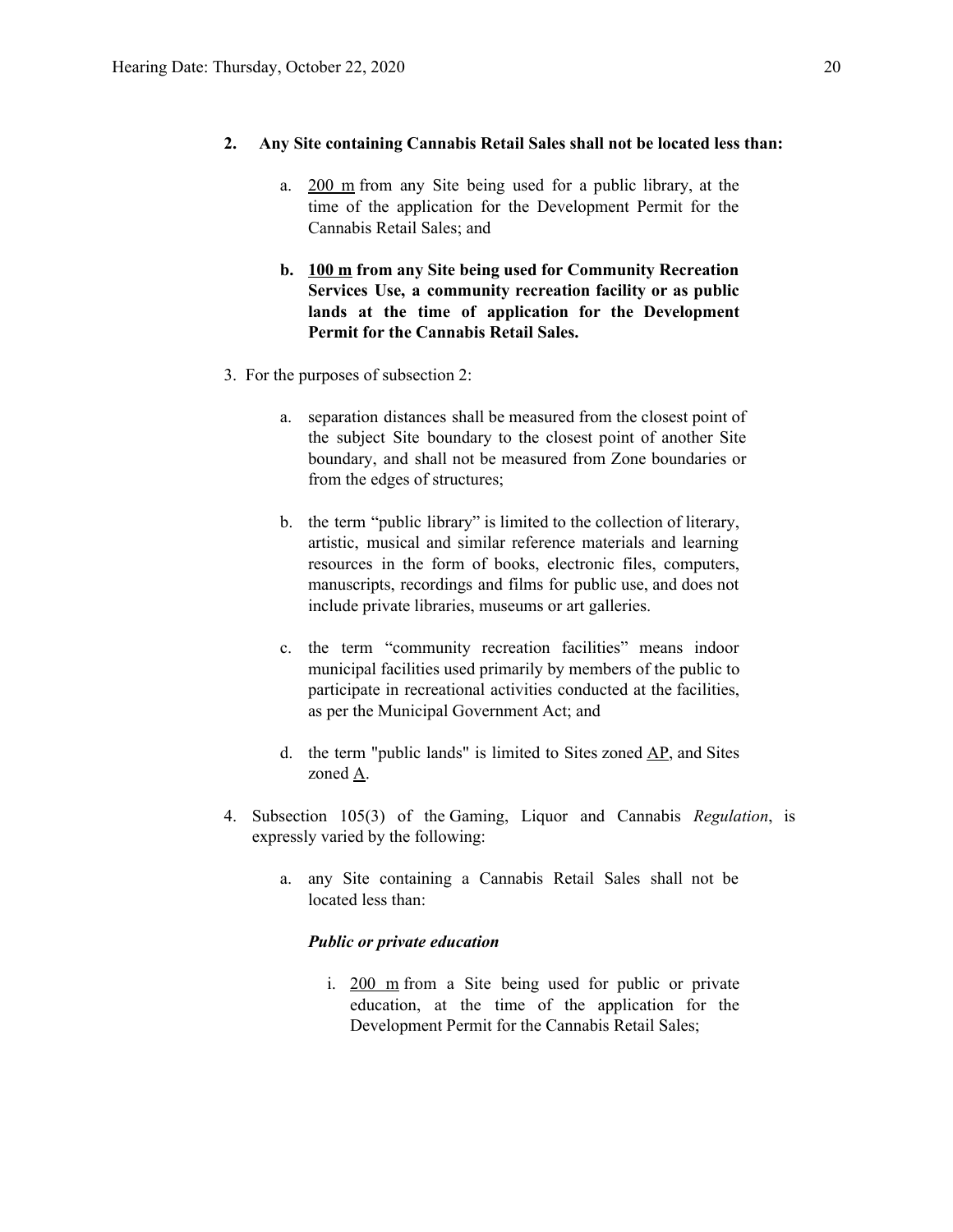#### *Provincial health care facility*

ii. 100 m from a Site being used for a provincial health care facility at the time of the application for the Development Permit for the Cannabis Retail Sales; and

#### *School reserve or municipal and school reserve*

iii. 100 m from a Site designated as school reserve or municipal and school reserve at the time of the application for the Development Permit for the Cannabis Retail Sales.

### *Measurement of Separation Distances*

b. For the purposes of this subsection, separation distances shall be measured from the closest point of the subject Site boundary to the closest point of another Site boundary, and shall not be measured from Zone boundaries or from the edges of structures.

#### *Sites Greater than Two Hectares*

- c. For Sites that are greater than  $2.0$  ha in size and zoned either [CSC](https://webdocs.edmonton.ca/InfraPlan/zoningbylaw/ZoningBylaw/Part2/Commercial/320_(CSC)_Shopping_Centre_Zone.htm) or [DC2,](https://webdocs.edmonton.ca/InfraPlan/zoningbylaw/ZoningBylaw/Part2/Direct/720_(DC2)_Site_Specific_Development_Control_Provision.htm) that do not contain a public library at the time of application for the Development Permit for the Cannabis Retail Sales:
	- i. Subsection 70(2), and 70(4)(a) shall not apply; and
	- ii. the distances referred to in Subsection 105(3) of the *Gaming, Liquor and Cannabis Regulation* shall be expressly varied to 0 m.
- d. For the purposes of subsection  $70(4)(a)(i)$ , the term "public or private education" means a school as defined in subsection (1)(y)(i) and (1)(y)(ii) of the *School Act (as amended from time to time).*

### **5. Notwithstanding [Section](https://webdocs.edmonton.ca/InfraPlan/zoningbylaw/ZoningBylaw/Part1/Administrative/11__Authority_and_Responsibility_of_the_Development_Officer.htm) 11 of this Bylaw, a Development Officer shall not grant a variance to subsection 70(2), 70(3)(a) or 70(4).**

#### **Design Requirements**

6. Cannabis Retail Sales shall include design elements that readily allow for natural surveillance to promote a safe urban environment, where applicable and to the satisfaction of the Development Officer, including the following requirements: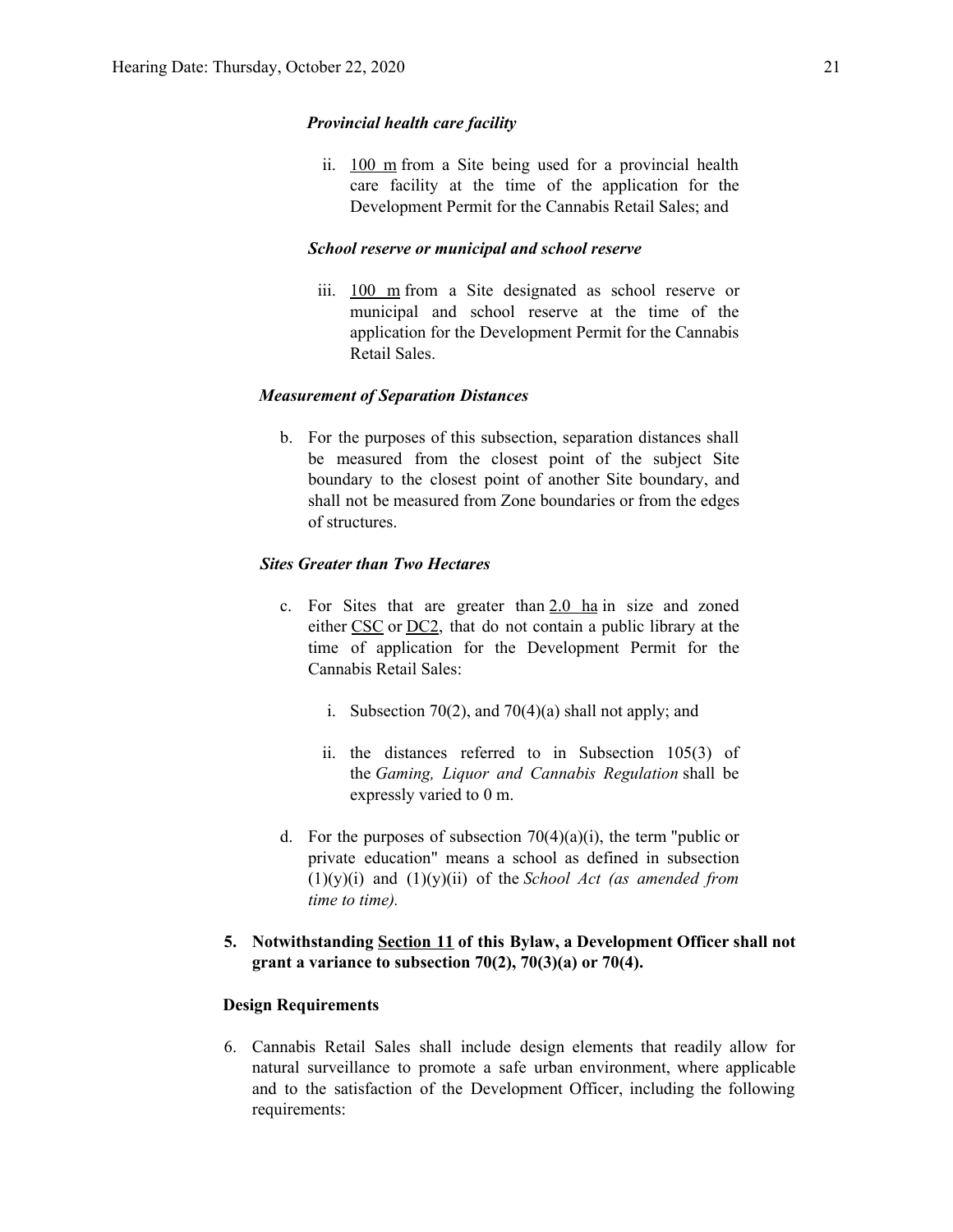- a. customer access to the store is limited to a storefront that is visible from the street other than a Lane, or a shopping centre parking lot, or mall access that allows visibility from the interior of the mall into the store;
- b. the exterior of all stores shall have ample transparency from the street;
- c. Any outdoor lighting shall be designed to ensure a well-lit environment for pedestrians and illumination of the property; and
- d. Landscaping shall be low-growing shrubs or deciduous trees with a high canopy at maturity to maintain natural surveillance.

#### **Development Officer's Determination**

**The proposed Cannabis Retail Store does not comply with the minimum setback requirement from a Public Lands zoned A or AP (Section 70.2.2):**

**Required Setback: 100 m Proposed Setback: 68 m Deficient by 32 m**

**Under Sections 70.1(b) and 70.5 of the Zoning Bylaw, the Development Officer is prohibited from granting a variance to the minimum setback to allow for the proposed Cannabis Retail Store.**

[unedited]

Notice to Applicant/Appellant

 $\mathcal{L}_\text{max} = \frac{1}{2} \sum_{i=1}^n \mathcal{L}_\text{max} = \frac{1}{2} \sum_{i=1}^n \mathcal{L}_\text{max} = \frac{1}{2} \sum_{i=1}^n \mathcal{L}_\text{max} = \frac{1}{2} \sum_{i=1}^n \mathcal{L}_\text{max} = \frac{1}{2} \sum_{i=1}^n \mathcal{L}_\text{max} = \frac{1}{2} \sum_{i=1}^n \mathcal{L}_\text{max} = \frac{1}{2} \sum_{i=1}^n \mathcal{L}_\text{max} = \frac{1}{2} \sum_{i=$ 

Provincial legislation requires that the Subdivision and Development Appeal Board issue its official decision in writing within fifteen days of the conclusion of the hearing.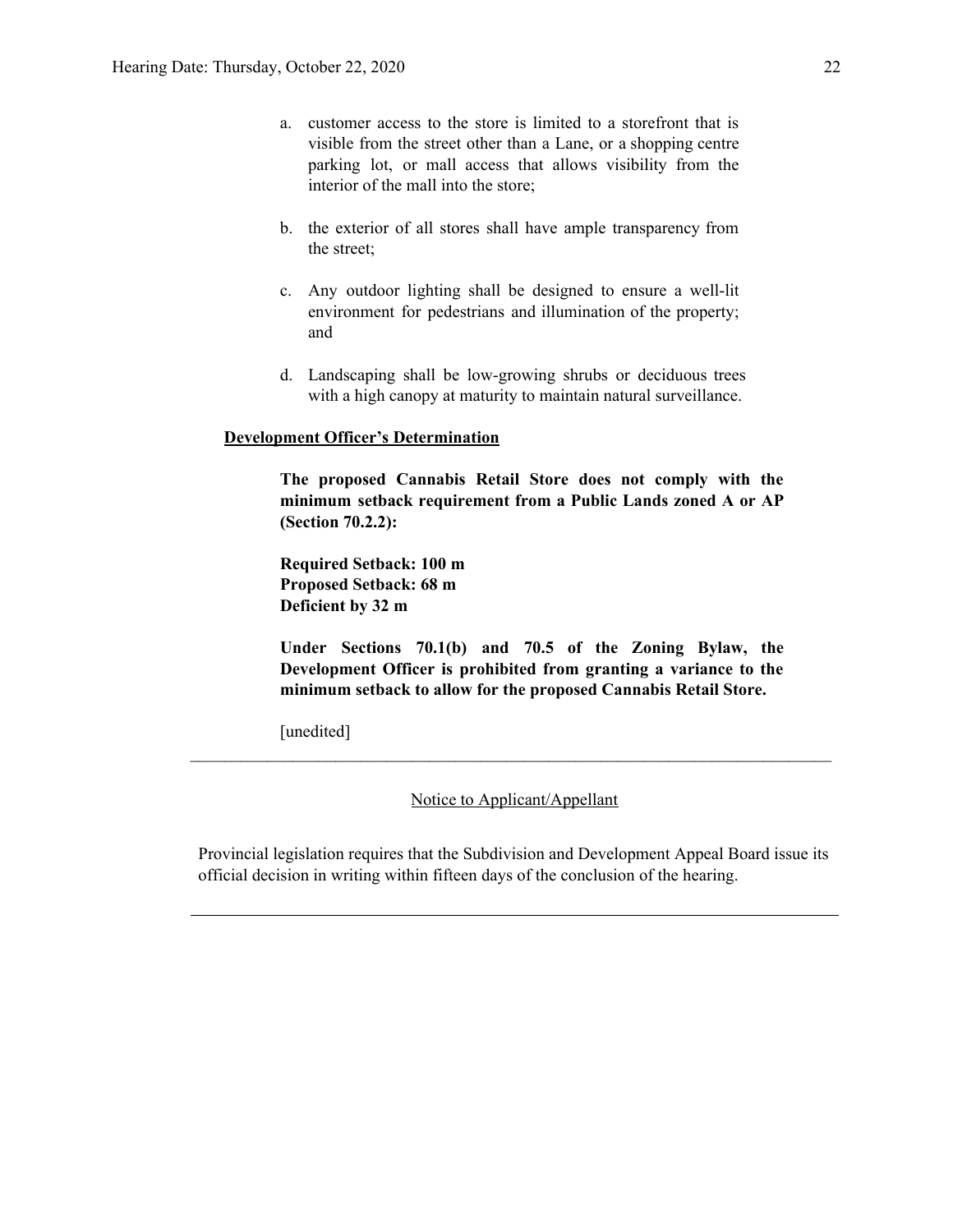| <b>Edmonton</b><br><b>Application for</b>                                                                                                                                                                                                                                                                                                                                                                                                                                                                                                                                                                     | Project Number: 363145960-002<br><b>Application Date:</b><br>MAY 25, 2020<br>Printed:<br>September 16, 2020 at 3:38 PM<br>$1$ of $1$<br>Page: |  |  |  |  |
|---------------------------------------------------------------------------------------------------------------------------------------------------------------------------------------------------------------------------------------------------------------------------------------------------------------------------------------------------------------------------------------------------------------------------------------------------------------------------------------------------------------------------------------------------------------------------------------------------------------|-----------------------------------------------------------------------------------------------------------------------------------------------|--|--|--|--|
| <b>Major Development Permit</b>                                                                                                                                                                                                                                                                                                                                                                                                                                                                                                                                                                               |                                                                                                                                               |  |  |  |  |
| This document is a Development Permit Decision for the development application described below.                                                                                                                                                                                                                                                                                                                                                                                                                                                                                                               |                                                                                                                                               |  |  |  |  |
| Applicant<br>Property Address(es) and Legal Description(s)                                                                                                                                                                                                                                                                                                                                                                                                                                                                                                                                                    |                                                                                                                                               |  |  |  |  |
|                                                                                                                                                                                                                                                                                                                                                                                                                                                                                                                                                                                                               | 10604 - 105 AVENUE NW                                                                                                                         |  |  |  |  |
|                                                                                                                                                                                                                                                                                                                                                                                                                                                                                                                                                                                                               | Plan B4 Blk 6 Lots 193-195                                                                                                                    |  |  |  |  |
|                                                                                                                                                                                                                                                                                                                                                                                                                                                                                                                                                                                                               | Specific Address(es)                                                                                                                          |  |  |  |  |
|                                                                                                                                                                                                                                                                                                                                                                                                                                                                                                                                                                                                               | 10604 - 105 AVENUE NW<br>Suite:                                                                                                               |  |  |  |  |
|                                                                                                                                                                                                                                                                                                                                                                                                                                                                                                                                                                                                               | Entryway: 10604 - 105 AVENUE NW                                                                                                               |  |  |  |  |
|                                                                                                                                                                                                                                                                                                                                                                                                                                                                                                                                                                                                               | Building: 10604 - 105 AVENUE NW                                                                                                               |  |  |  |  |
| <b>Scope of Application</b><br>To change the use from a Dance Studio to Cannabis Retail Store ("Elevate") and to construct interior alterations.                                                                                                                                                                                                                                                                                                                                                                                                                                                              |                                                                                                                                               |  |  |  |  |
| <b>Permit Details</b>                                                                                                                                                                                                                                                                                                                                                                                                                                                                                                                                                                                         |                                                                                                                                               |  |  |  |  |
|                                                                                                                                                                                                                                                                                                                                                                                                                                                                                                                                                                                                               |                                                                                                                                               |  |  |  |  |
| <b>Class of Permit:</b>                                                                                                                                                                                                                                                                                                                                                                                                                                                                                                                                                                                       | <b>Contact Person:</b>                                                                                                                        |  |  |  |  |
| Gross Floor Area (sq.m.):<br>New Sewer Service Required: N                                                                                                                                                                                                                                                                                                                                                                                                                                                                                                                                                    | Lot Grading Needed?: N<br>NumberOfMainFloorDwellings:                                                                                         |  |  |  |  |
| Site Area (sq. m.):                                                                                                                                                                                                                                                                                                                                                                                                                                                                                                                                                                                           | Stat. Plan Overlay/Annex Area: (none)                                                                                                         |  |  |  |  |
| <b>Development Application Decision</b><br>Refined<br><b>Issue Date:</b><br><b>Development Authority: CHOW, STEPHEN</b><br><b>Reason for Refusal</b><br>The proposed Cannabis Retail Store does not comply with the minimum setback requirement from a Public Lands zoned A or AP<br>(Section 70.2.2):<br>Required Setback: 100 m<br>Proposed Setback: 68 m<br>Deficient by 32 m<br>Under Sections 70.1(b) and 70.5 of the Zoning Bylaw, the Development Officer is prohibited from granting a variance to the<br>minimum setback to allow for the proposed Cannabis Retail Store.<br><b>Rights of Appeal</b> |                                                                                                                                               |  |  |  |  |
| The Applicant has the right of appeal within 21 days after the date on which the decision is made, as outlined in Section 683<br>through 689 of the Municipal Government Act.                                                                                                                                                                                                                                                                                                                                                                                                                                 |                                                                                                                                               |  |  |  |  |
| Fees<br>Fee Amount Amount Paid<br>Major Dev. Application Fee<br>\$5,600.00<br>\$5,600.00<br><b>Total G5T Amount:</b><br>\$0.00<br>Totals for Permit:<br>\$5,600.00<br>\$5,600.00                                                                                                                                                                                                                                                                                                                                                                                                                              | Receipt #<br><b>Date Paid</b><br>06589622<br>Jun 25, 2020                                                                                     |  |  |  |  |
| <b>THIS IS NOT A PERMIT</b>                                                                                                                                                                                                                                                                                                                                                                                                                                                                                                                                                                                   |                                                                                                                                               |  |  |  |  |